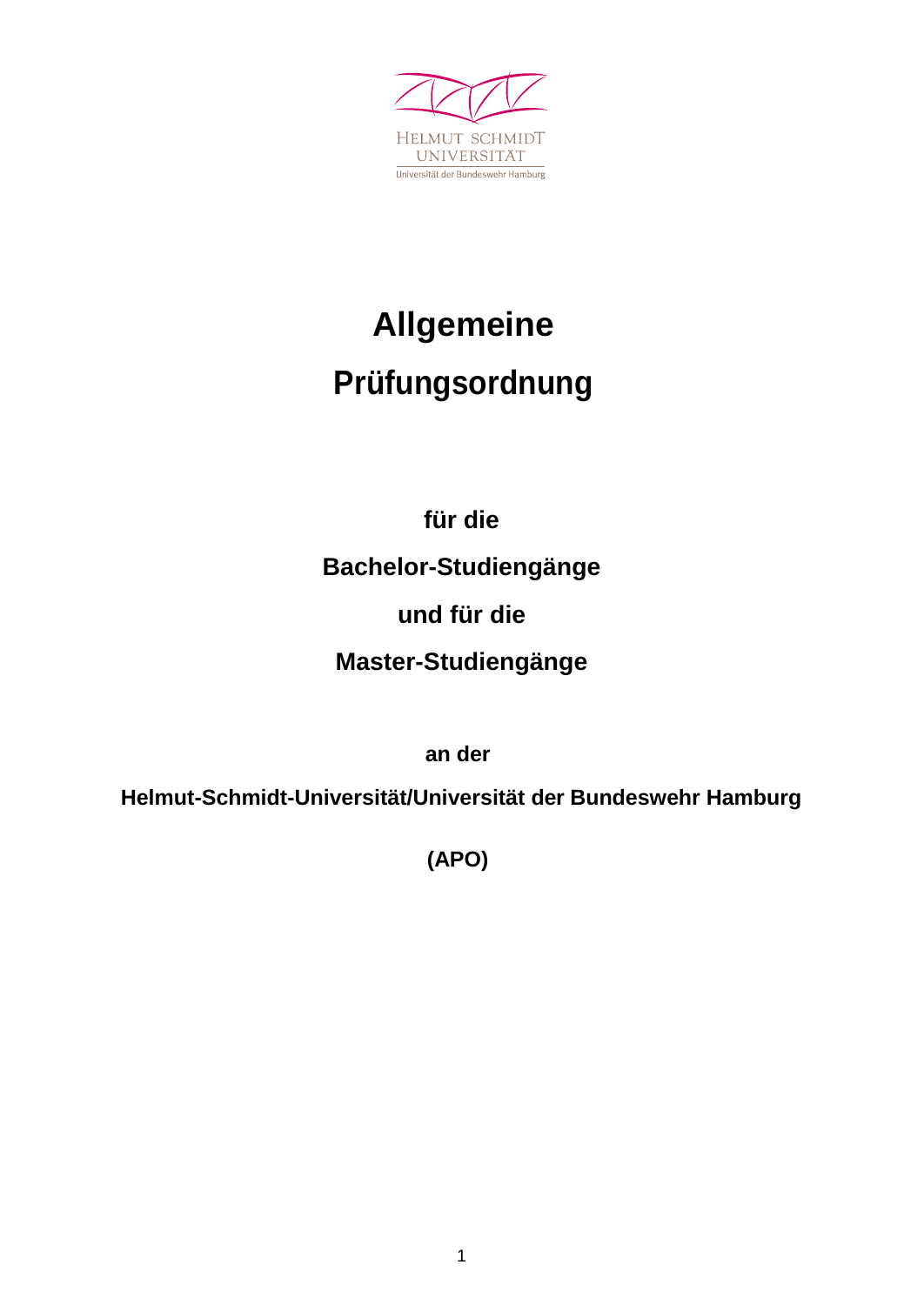Based on Section 112(1) and (3), Sentence 1, of the Hamburg Higher Education Act (HmbHG) of 18 July 2001 (Hamburg Law Gazette, HmbGVBl., p. 171), as amended, in connection with the Notification of Transfer issued by the Hamburg Departmental Authority of Science and Research on 23 October 1978, revised edition of 5 July 2007, this revised edition of the General Examination Regulations for Bachelor's and Master's Programmes at Helmut Schmidt Universität / Bundeswehr Universität, Hamburg was

adopted by the Academic Senate on 14 December 2017,

approved by the Hamburg Ministry of Science, Research and Equality on 21 December 2017,

approved by the Federal Ministry of Defence on 22 December 2017

and published in the University Gazette No. 01/2018 on 2 January 2018.

#### Regulation Amendment:

|                | Serial No. Acad. Senate | <b>BWFG</b>                                                                         | FMoD/P15                                                | <b>University</b><br><b>Gazette</b> |
|----------------|-------------------------|-------------------------------------------------------------------------------------|---------------------------------------------------------|-------------------------------------|
| 1 <sub>1</sub> | 11.10.2018              | Ref. no.: BWFG<br>Ref. no. E31010-01<br>dated 9 Nov. 2018                           | Ref. no: PI5-38-01-<br>06 dated 15 Nov.<br>2018         | No. 10/2018 dated<br>23 Nov. 2018   |
| 2.             | 11.04.2019              | Ref. no.: BWFG/H49 Ref. no:<br>E31010-01 dated 1<br>Oct. 2019                       | PI5-38-01-06 dated<br>8 Oct. 2019                       | No. 09/2019 dated<br>16 Oct. 2019   |
| 3.             | 14.11.2019              | Ref. no.: BWFG/H49 Ref. no:<br>Dec. 2019                                            | E31010-01 dated 10   PI5- 38-01-06 dated<br>8 Oct. 2019 | No. 01/2020 dated<br>6 Jan. 2020    |
| 4.             | 14.05.2020              | Ref. no.: BWFG/H49 Ref. no:<br>E31010-01 dated 14   PI5- 38-01-06 dated<br>May 2020 | 15 May 2020                                             | No. 06/2020 dated<br>15 May 2020    |
| 5.             | 12.11.2020              | Ref. no.:<br><b>BWFG B/W14/8  </b><br>E31011-01 dated 18<br>Dec. 2020               | Ref. no:<br>PI5-38-01-01 dated<br>21 Dec. 2020          | No. 01/2021 dated<br>5 Jan. 2021    |
| 6.             | 08.04.2021              | Ref. no.:<br><b>BWFG B/W 14/8   E</b><br>31011-01 dated 9<br>Aug. 2021              | Ref. no:<br>PI5-38-01-01 dated<br>10 Aug. 2021          | No. 10/2021 dated<br>15 Oct. 2021   |
| 7 <sub>1</sub> | 09.12.2021              | Ref. no.:<br>BWFGB/W14/9  <br>E31010-01 dated 07<br>March 2022                      | Ref. no:<br>PI5 - 38-01-01 dated<br>15 March 2022       | No. 02/2022 dated<br>16 March 2022  |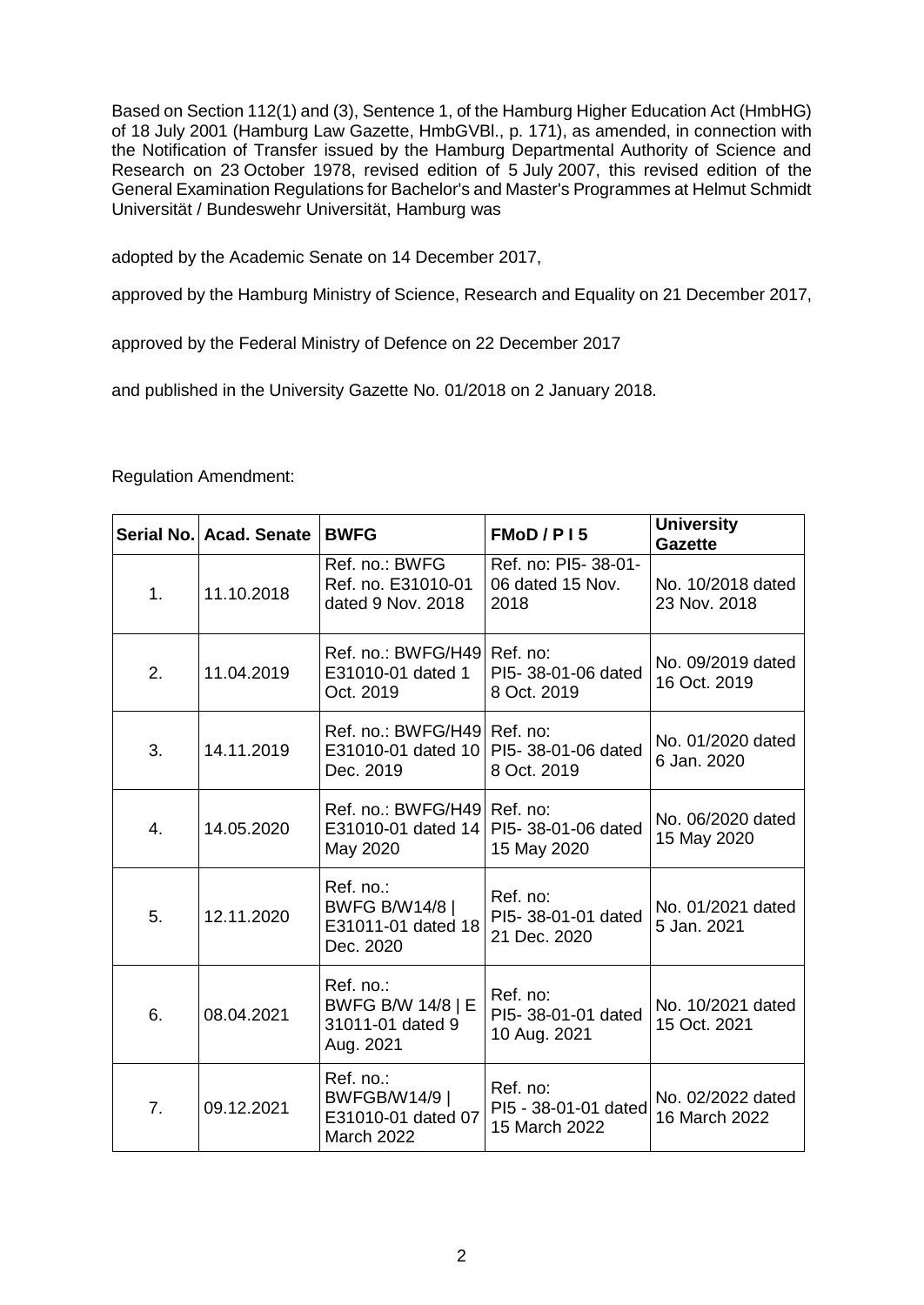## **Table of Contents**

| Section 1  |                                                                      |  |
|------------|----------------------------------------------------------------------|--|
| Section 2  | Programme Objectives, Examination Purpose, Academic Degrees  4       |  |
| Section 3  |                                                                      |  |
| Section 4  |                                                                      |  |
| Section 5  |                                                                      |  |
| Section 6  |                                                                      |  |
| Section 7  |                                                                      |  |
| Section 8  |                                                                      |  |
| Section 9  | Recognition of Prior Periods of Study and Credit Transfer  9         |  |
| Section 10 |                                                                      |  |
| Section 11 |                                                                      |  |
| Section 12 |                                                                      |  |
| Section 13 |                                                                      |  |
| Section 14 |                                                                      |  |
| Section 15 |                                                                      |  |
| Section 16 |                                                                      |  |
| Section 17 |                                                                      |  |
| Section 18 |                                                                      |  |
| Section 19 | Violation of Examination Regulations and Procedural Shortcomings  18 |  |
| Section 20 |                                                                      |  |
| Section 21 |                                                                      |  |
| Section 22 |                                                                      |  |
| Section 23 |                                                                      |  |
| Section 24 |                                                                      |  |
| Section 25 |                                                                      |  |
| Section 26 |                                                                      |  |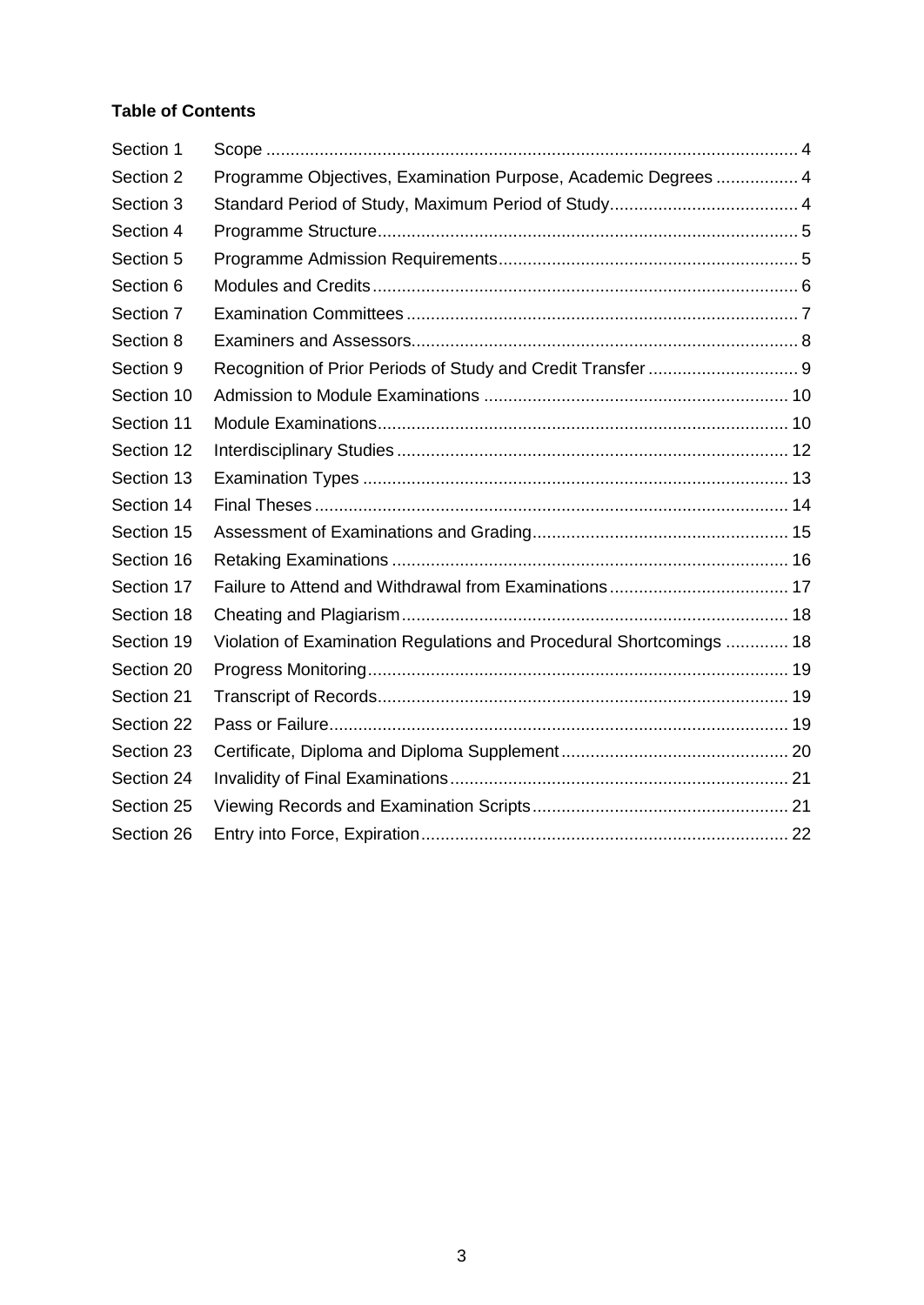# <span id="page-3-0"></span>**Section 1 Scope**

- (1) The General Examination Regulations govern the processes and procedures of all examinations conducted in consecutive Bachelor's and Master's programmes at Helmut-Schmidt-Universität/Universität der Bundeswehr Hamburg (from now on referred to as the "University").
- (2) Their provisions are supplemented and specified by Subject-Specific Programme and Examination Regulations (FSPO) for the individual programmes.
- (3) The regulations governing the selection, attendance and organisation of interdisciplinary studies (ISA Regulations) may complement these General Regulations with special organisational and procedural provisions concerning interdisciplinary studies in accordance with Section 12.

## <span id="page-3-1"></span>**Section 2 Programme Objectives, Examination Purpose, Academic Degrees**

<sup>1</sup>The programmes offered at the University are skills-oriented. <sup>2</sup>The FSPO define the objectives for the individual programmes and govern the academic degrees awarded when the programme objectives are achieved.

## <span id="page-3-2"></span>**Section 3 Standard Period of Study, Maximum Period of Study**

- (1)  $\frac{1}{18}$  1Bachelor's programmes at the University require a minimum of 180 credit points. <sup>2</sup>The standard period of study is seven trimesters (accelerated programme), which corresponds to a workload of three calendar years. <sup>3</sup>The standard period of study for Bachelor's degree students who do not qualify for a Master's programme in accordance with Section 5(6) is nine trimesters. <sup>4</sup>Sentences 1 and 2 notwithstanding, the Bachelor's programme in "Law for Public Administration" comprises 186 credit points, with a standard period of study of nine trimesters.
- $(2)$  <sup>1</sup>Consecutive Master's programmes comprise 120 credit points, with a standard period of study of five trimesters. <sup>2</sup>The consecutive completion of Bachelor's and Master's programmes requires a standard period of study of twelve trimesters. <sup>3</sup>Sentence 1 notwithstanding, the Master's programme in "Public Procurement and Contract Law", which can be pursued part-time, comprises 60 credit points, with a standard period of study of six trimesters.
- (3)  $\text{1}$ The maximum period of study for Bachelor's programmes is three years. <sup>2</sup>The maximum period of study for Master's programmes in accordance with Paragraph 2, Sentence 2, is one year and nine months. <sup>3</sup>For Bachelor's programme students who qualify for a Master's programme in accordance with Section 5(6), the maximum period of study for Bachelor's and Master's programmes is four years in total. <sup>4</sup>The maximum period of study for the Master's programme in "Public Procurement and Contract Law" is two years.
- (4) If a student is unable to take examinations within the maximum period of study for important reasons beyond their control, the responsible Examination Committee will extend this period if the student can provide justifiable reasons for their request; Section 17(2) will apply mutatis mutandis.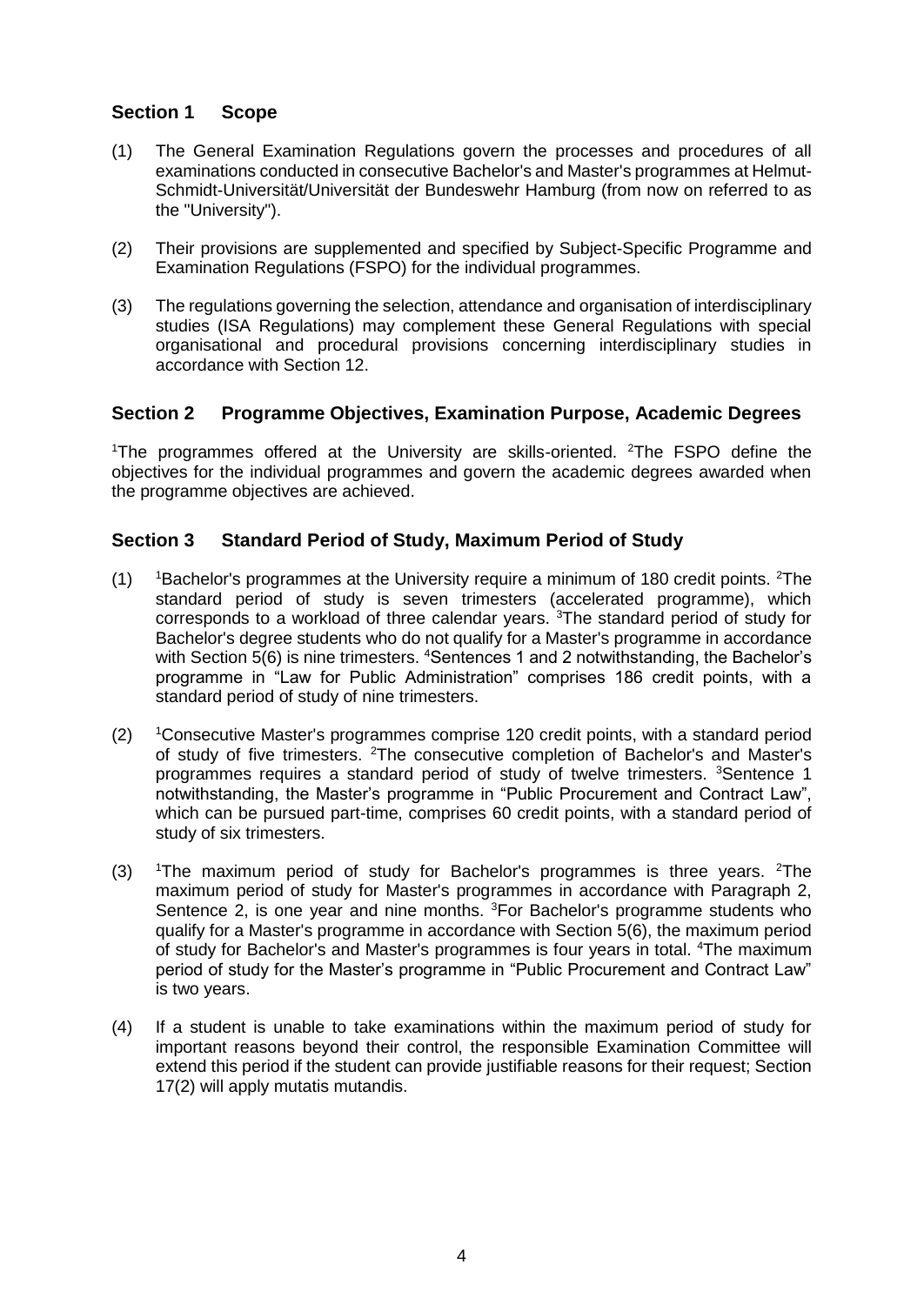# <span id="page-4-0"></span>**Section 4 Programme Structure**

- (1) <sup>1</sup>The programmes consist of subject-specific modules as well as modules to develop general professional skills. <sup>2</sup>The specific content and structure of the individual programmes are stipulated in the FSPO.
- $(2)$  <sup>1</sup>The modules to develop general professional skills also include interdisciplinary studies in accordance with Section 12 as well as foreign language training.  ${}^{2}$ As part of foreign language training, eight credits will be awarded for a certified Standardised Language Profile (SLP) 3332 in English from the Federal Office of Languages or for an equivalent English language certificate; the FSPO may require foreign students with a first language other than German to provide evidence of SLP 3332 for German or an equivalent German language certificate. <sup>3</sup>The qualifications as defined in the second sentence will usually be acquired before the programme starts and must be proven by the end of the Bachelor's programme at the latest; the FSPO may provide for a shorter period to prove the required qualifications. <sup>4</sup>The eight credit points awarded for these qualifications cannot be compensated by other modules. <sup>5</sup>The Bachelor's programme in "Civil Engineering" does not include the qualification specified in Sentence 2.
- $(3)$ <sup>1</sup> In addition, further training comprising four credit points in a language to be chosen by the student must be completed as part of the Bachelor's programme; the FSPO for interdisciplinary programmes may not require any such additional language training. <sup>2</sup>Students who obtain the language certificate as defined in Paragraph 2, Sentence 2, during their Bachelor's programme – rather than before – may replace the additional foreign language module with an interdisciplinary studies module or a subject-specific module of at least four credit points.
- (4) The FSPO for programmes taught in English and the FSPO for the Bachelor's programme in "Law for Public Administration" may provide for other regulations concerning interdisciplinary studies and foreign language training than those specified in Paragraphs 2 and 3.

## <span id="page-4-1"></span>**Section 5 Programme Admission Requirements**

- (1) Students can be admitted to a Bachelor's degree programme if they fulfil the educational requirements for such studies stated in Section 37 or Section 38 of the Hamburg Higher Education Act (HmbHG).
- $(2)$  <sup>1</sup>Admission will not be granted in cases where a student, while previously pursuing the same programme at a university, has failed an examination prescribed by the examination regulations at the final attempt or is no longer eligible to sit the examination. <sup>2</sup>The same applies to admission to any other University programme if the subject of the examination in question is also a requirement for that programme in accordance with the relevant FSPO; this does not affect compulsory elective examinations.
- (3) <sup>1</sup>Students can be admitted to a Master's programme in accordance with Section 3(2), Sentence 1, if they have completed a Bachelor's programme in a subject relevant to the Master's programme with at least 180 ECTS credit points and an overall grade of at least "good" (2.5 or better) at a university, unless there are grounds for refusal under Paragraph 2. <sup>2</sup>The FSPO may stipulate stricter grade requirements. <sup>3</sup>The grade requirement in accordance with Sentences 1 and 2 is reduced to a grade of "satisfactory" (3.0 or better) for graduates of an accelerated degree programme. <sup>4</sup>Students can be admitted to the Master's programme in "Public Procurement and Contract Law" if they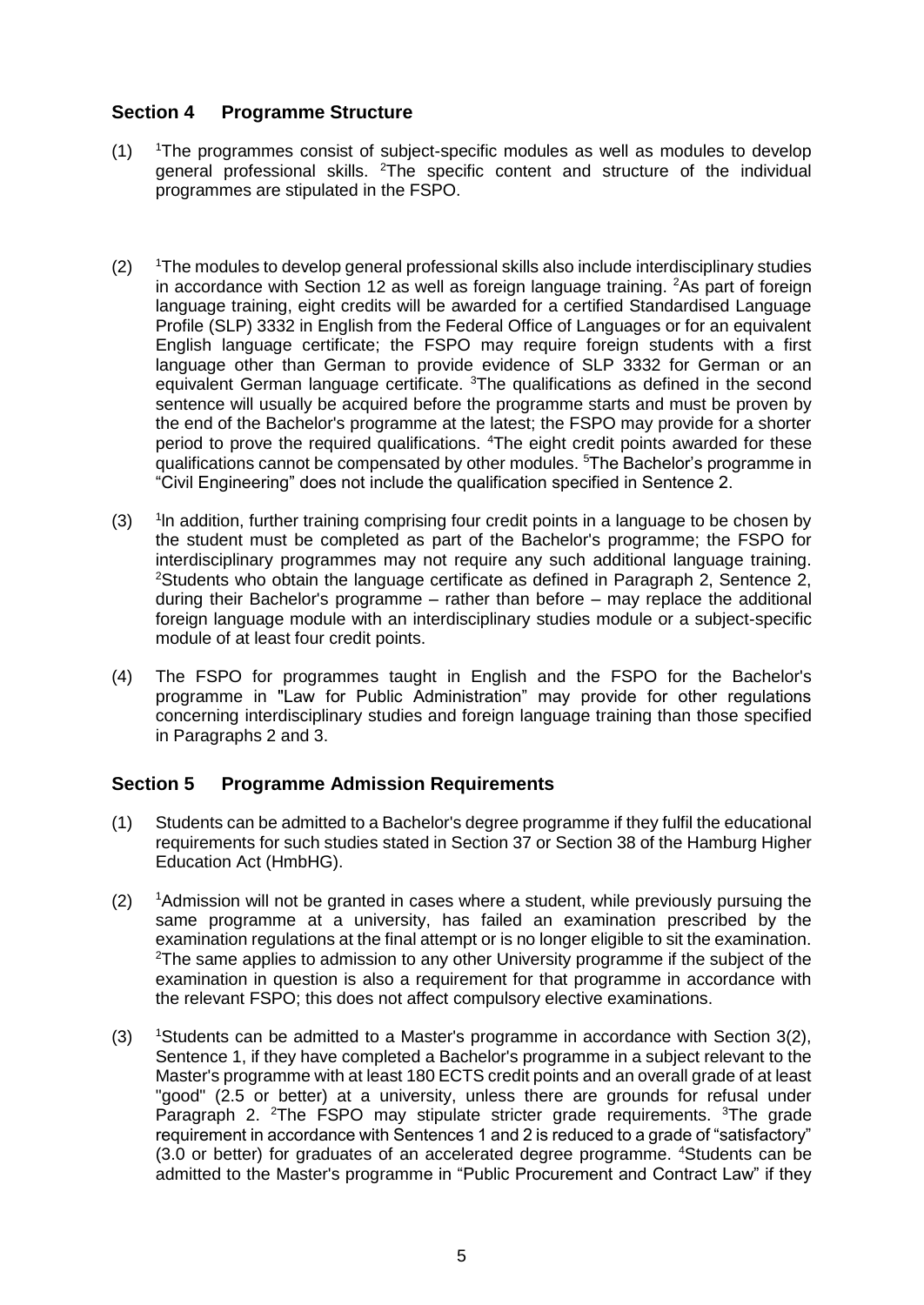have successfully completed an undergraduate study programme in accordance with the requirements of the relevant FSPO, unless there are grounds for refusal under Paragraph 2.

- (4) <sup>1</sup>The FSPO may provide for further admission requirements to Bachelor's and Master's degree programmes to reflect the challenges of individual programmes. <sup>2</sup>They specify which Bachelor's programmes are considered relevant to the subject of Master's programmes as defined in Paragraph 3, Sentence 1. <sup>3</sup>If the FSPO stipulates that an internship be completed as a requirement for admission to the Bachelor's programme, the Faculty Council may decide to suspend this admission requirement for student year groups affected by the COVID-19 pandemic or other epidemics with a similar impact unless credit points are awarded for completing the internship as part of the programme.
- (5) <sup>1</sup>Students with an overall grade that falls 0.5 points short of the grade required in accordance with Paragraph 3 may demonstrate their suitability for the Master's programme in an admission interview. <sup>2</sup>For more details, see the FSPO or the relevant executive provisions.
- $(6)$  <sup>1</sup>Students enrolled in a Bachelor's programme at the University will be provisionally admitted to the courses and module examinations of a subject-relevant Master's programme in accordance with Section 3(2), Sentence 1, if they have obtained at least 158 credit points by the end of the seventh trimester of the Bachelor's programme. <sup>2</sup>In such cases, final admission to the Master's programme requires students to provide evidence of having fulfilled the admission requirements under Paragraphs 3 and 4 by the end of the first trimester of the Master's programme; if they fail to provide this evidence, the provisional admission will expire. <sup>3</sup>If a student fails to meet the deadline as defined in Sentence 2 for important reasons beyond their control, the responsible Examination Committee will extend this deadline if the student submits a request including these reasons; Section 17(2) will apply mutatis mutandis. <sup>4</sup>Where provisional admission expires, the Examination Office will issue a certificate – upon the student's request – which provides evidence of the ECTS credit points obtained during the Master's degree examination if the Bachelor's programme has been completed successfully.

## <span id="page-5-0"></span>**Section 6 Modules and Credits**

- (1) <sup>1</sup>The curriculum will be divided into modules, which combine areas of teaching and learning into units that are defined in terms of topic and duration, impart distinct skills and, as a general rule, end with an examination (module examination). <sup>2</sup>Modules usually consist of several coordinated courses held over one trimester or up to three consecutive trimesters. <sup>3</sup>The courses will be taught in German or English; modules containing courses taught in English must be marked as such in the FSPO. <sup>4</sup>Courses usually taught in a classroom setting may, to a limited extent, take place in an e-learning environment. <sup>5</sup>If University facilities are partially or entirely closed because of external circumstances, all courses may be switched to an e-learning environment.
- $(2)$  1The credits for each module represent the student workload. <sup>2</sup>Credits are calculated on the basis that one credit point corresponds to a workload of 30 hours. <sup>3</sup>The number of credits for a module is based on the number of working hours required on average for course attendance, preparatory and follow-up work, practical elements and examinations. <sup>4</sup>The number of credits for a module can only be awarded in full and only after successful completion of the module by passing the required examination.
- (3) <sup>1</sup>The module handbooks for the University programmes include a description of each module. 2These descriptions provide students with information on syllabi, content,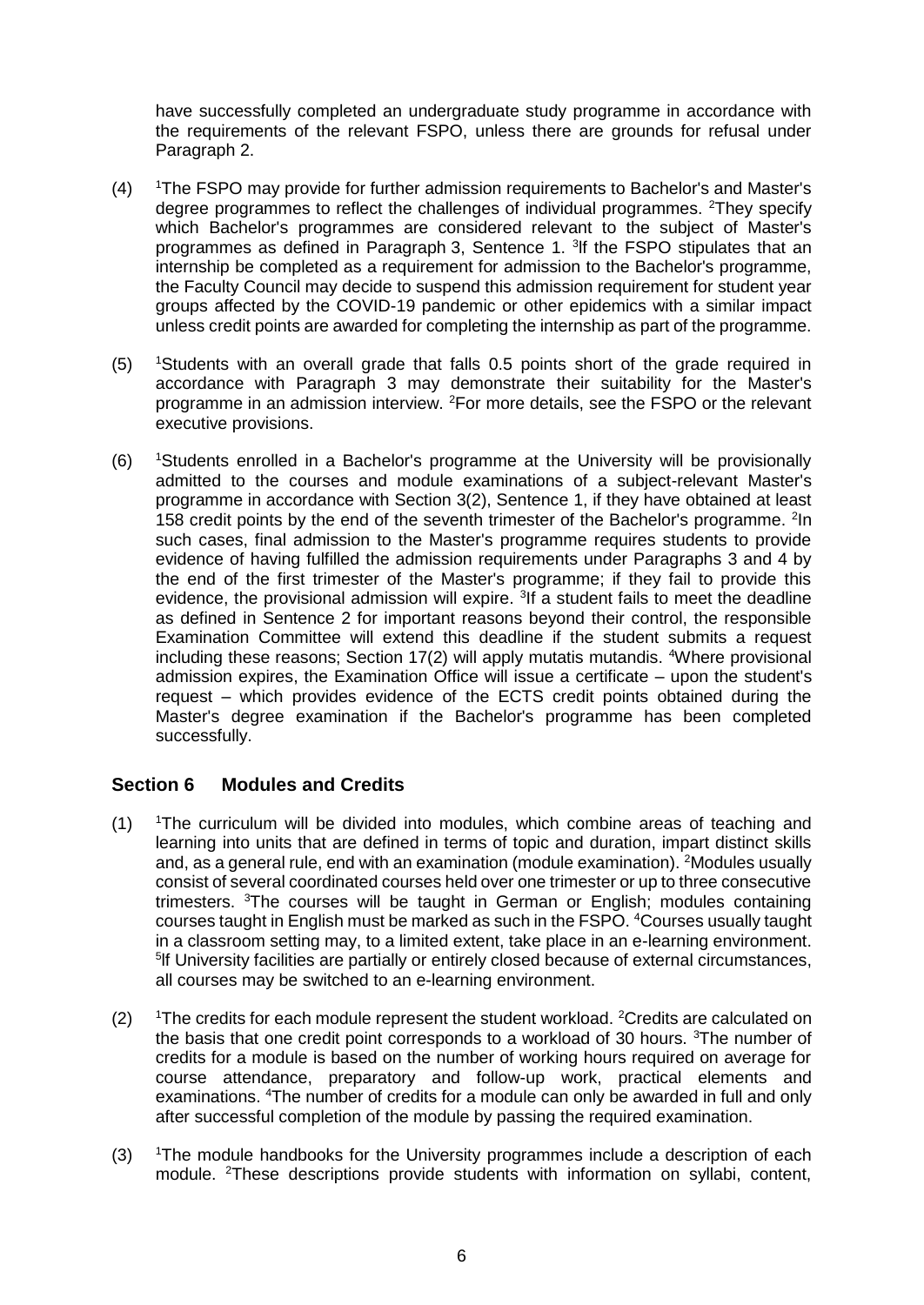qualitative and quantitative requirements as well as the modular structure of each programme. <sup>3</sup>The module descriptions specify in particular:

module ID and designation, qualification objective and skills taught, content, teaching and learning methods, course type, module duration, intervals, requirements for participation in the module and admission to the module examination, module applicability, workload and credits.

- (4) Participation in the module courses may depend on specific requirements stated in the module description, which include in particular the successful completion of other modules.
- $(5)$  <sup>1</sup>The module description may limit the number of participants for individual courses if this is necessary to ensure their proper delivery.  $2$ This limitation must be explained during the preparation of the syllabus and the participation criteria must be established.

## <span id="page-6-0"></span>**Section 7 Examination Committees**

- $(1)$  <sup>1</sup>The faculties and the Academic Department for Industrial Engineering will establish Examination Committees for their programmes. <sup>2</sup>If programmes cover different subject areas, a faculty may establish separate Examination Committees for individual programmes. <sup>3</sup>Examination Committees will be responsible for organising examinations and for ensuring compliance with the provisions of these regulations and the relevant FSPO but not for the assessment of examinations. <sup>4</sup>Examination Committees will receive administrative support from the Examination Office in organising examinations. <sup>5</sup>Examination records will be kept by the Examination Office.
- (2)  $\,$  1Each Examination Committee will consist of three professors and two students. <sup>2</sup>The FSPO may provide for the inclusion of a regular academic assistant as an additional Committee member and/or of another professor. <sup>3</sup>The majority of the Committee members must always be professors. <sup>4</sup>Professors will serve for a term of two years, all other members for one year. <sup>5</sup>Re-election is possible. <sup>6</sup>If a member leaves the Committee prematurely, a successor will be elected for the remainder of the leaving member's term of office.
- (3) <sup>1</sup>Committee members and their deputies will be proposed by the groups they represent and elected by the relevant Faculty Council or Academic Department Committee. <sup>2</sup>The relevant Faculty Council or Academic Department Committee will elect the chairperson and the vice chairperson from among the members of the group of professors. <sup>3</sup>The Faculty Council or Academic Department Committee or the FSPO may assign this election to the Examination Committee.
- (4) <sup>1</sup>Examination Committees will report to the relevant Faculty Council or Academic Department Committee on a regular basis about the development of examinations and study periods and offer suggestions on how to reform examination regulations. <sup>2</sup>Examination Committees may delegate certain tasks and powers to their chairperson.  $3$ This does not apply to decisions in accordance with Section  $7(10)$  and Section 18, with the exception of cases in which the allegations have been admitted.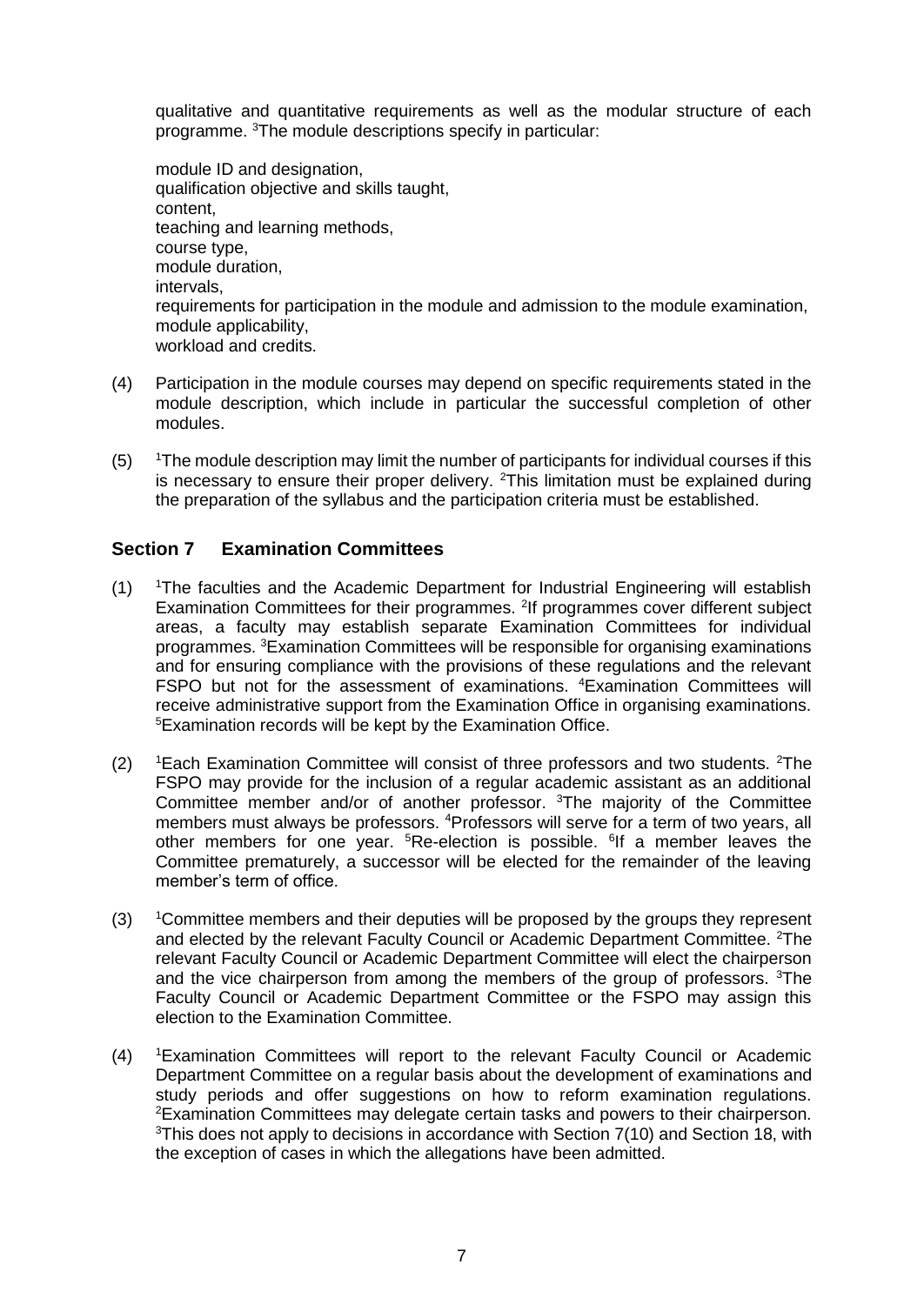- (5) <sup>1</sup>Deans of studies may participate in an advisory capacity in meetings of the Examination Committee responsible for their programmes.
- (6) <sup>1</sup>Meetings of the Examination Committees will be open to members of the University. <sup>2</sup>Matters concerning individual examinations will be dealt with in closed session. <sup>3</sup>Examination Committees will decide by a majority of votes cast in the session. <sup>4</sup>Abstention from voting on examination matters is not permitted. <sup>5</sup>In the event of a tie in votes, the chairperson or their deputy will have the deciding vote.
- (7) Committee members are entitled to be present during examinations that fall within the remit of the Examination Committee.
- (8) Members and their deputies and deans of studies will be bound to confidentiality with regard to individual examination matters.
- (9) <sup>1</sup>Notification of decisions on examination matters which may infringe the rights of a student must be made in writing, state the reasons for the decision, and provide information on how to appeal. <sup>2</sup>Before a decision is taken, the student must be given the opportunity to make a statement.
- $(10)$  <sup>1</sup> In the case of an appeal against a decision by the Examination Committee, the Committee will reconsider the matter. <sup>2</sup>Where the Committee fails to resolve or fully resolve the appeal, the Appeals Committee will decide. <sup>3</sup>The Appeals Committee is composed of:
	- 1. one member of the University Administration who is qualified to hold judicial office,
	- one professor and one student from the same academic discipline in which the examination was taken.

<sup>4</sup>The member specified in Sentence 3, No. 1 will be appointed by the President, the professor specified in Sentence 3, No. 2 will be elected by the Faculty Council or by the Academic Department Committee for two years and the student member for one year.<sup>5</sup>Members of the Appeals Committee must not simultaneously sit on the responsible Examination Committee. <sup>6</sup>The member specified in Sentence 3, No. 1 will chair the Appeals Committee. <sup>7</sup>They will prepare and chair the meetings. <sup>8</sup>Meetings of the Appeals Committee are not open to the public. <sup>9</sup>The chairperson may decide alone on invalid appeals or matters that – in their opinion – do not require further discussion or which are of minor importance.

(11) <sup>1</sup>Paragraph 10 notwithstanding, one professor will be appointed ombudsperson and, together with a student representative, will assume the tasks of a complaints office for examination issues in accordance with Section 66(3) of the Hamburg Higher Education Act (HmbHG). <sup>2</sup>The ombudsperson and the student representative will be elected by the Senate for a period of two years and one year, respectively. <sup>3</sup>Neither of them may sit on an Examination Committee.

#### <span id="page-7-0"></span>**Section 8 Examiners and Assessors**

(1) <sup>1</sup>Examiners are regular academic staff who teach the examination subject at the University. <sup>2</sup>A teaching assignment entails authorisation to conduct examinations for the particular module. <sup>3</sup>In cases where examinations cannot be conducted by regular academic staff and no teaching assignment has been allocated, other examiners holding doctoral degrees or comparable qualifications in the examination subject may be appointed. <sup>4</sup>They will be appointed by the responsible Examination Committee. <sup>5</sup>Their nomination should be announced two weeks prior to the relevant examination.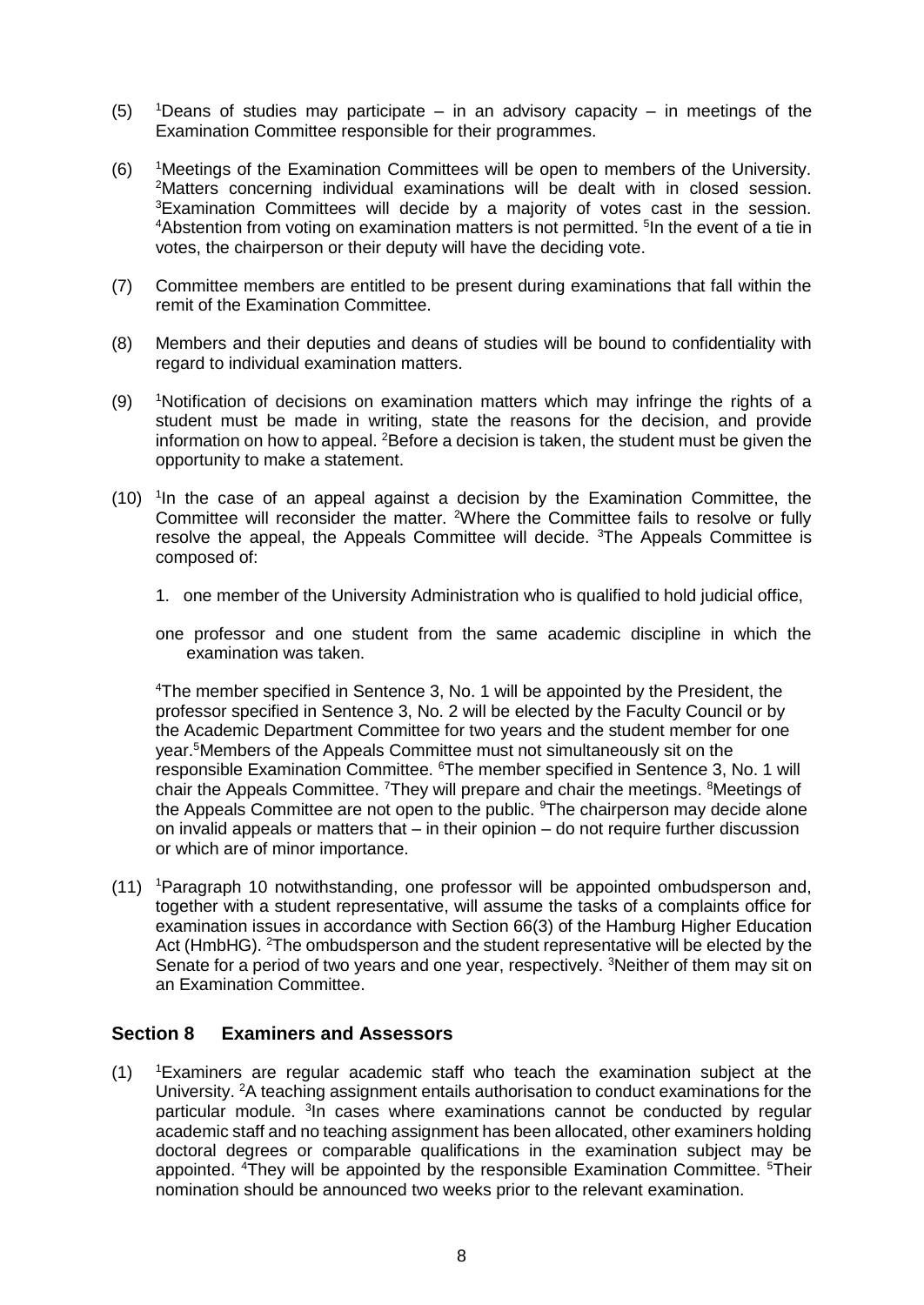- (2) <sup>1</sup>University professors and habilitated lecturers are authorised to conduct all examinations in their discipline. <sup>2</sup>Other regular members of the academic staff and visiting lecturers may only conduct examinations for the module in which they offer courses.
- (3) <sup>1</sup>Assessors for the associated oral examinations will be nominated by the examiners. <sup>2</sup>To be nominated, an assessor must at least possess the qualifications that are to be determined in the examination or comparable qualifications.
- $(4)$  <sup>1</sup>Examiners are autonomous and not bound by directives when it comes to their examination activities. <sup>2</sup>Section 7(8) will apply mutatis mutandis to both examiners and assessors.

# <span id="page-8-0"></span>**Section 9 Recognition of Prior Periods of Study and Credit Transfer**

- $(1)$  <sup>1</sup>Transfer of credits obtained at another institute of higher education or in another programme at the University and recognition of prior periods of study will be granted if there are no fundamental differences between the knowledge and skills already acquired and those to be acquired in the relevant programme at the University. <sup>2</sup>Recognition of prior periods of study and transfer of credits obtained at a foreign institute of higher education will be subject to compliance with the equivalence agreements approved by the Conference of Ministers of Education and Cultural Affairs and the University Rectors' Conference as well as with arrangements made in the context of cooperation agreements between the University and other institutes of higher education. <sup>3</sup>Where no such agreements have been concluded and where there are doubts about equivalence, the Central Office for Foreign Education should be consulted.
- $(2)$  <sup>1</sup>Up to half of the credits required for a programme may be awarded for knowledge or skills acquired and certified other than through studies at an institute of higher education, provided said knowledge or skills are of an equivalent standard to those acquired in the course of the programme and required for its successful completion
- $(3)$  $1$ In cases where credit transfer is granted, grades will also be transferred  $-$  if the grade systems are comparable – and included in the calculation of the final grade. <sup>2</sup>Where grading systems are not comparable, the remark "passed" will be added. <sup>3</sup>Credit transfers and recognised prior periods of study will always be indicated as such.
- $(4)$  <sup>1</sup>At the request of the student and after hearing the responsible subject representative, the Examination Committees will decide whether credit transfers and recognition of prior periods of study should be granted. <sup>2</sup>The required documents must be included with the request for credit transfer and recognition of prior periods of study.<sup>3</sup>Applications for credit transfer or recognition of prior periods of study should be submitted no later than the end of the first trimester of the relevant programme at the University. <sup>4</sup>If examination procedures have already begun, the application must be submitted before the end of the date of the first examination. <sup>5</sup>If a student has changed universities or programmes, the Examination Committee will also decide on the equivalent date on which they took up their studies in order to determine the remaining time within the maximum period of study in accordance with Section 3(3), the deadlines for qualifying for the Master's programme in accordance with Section 5(6), the latest dates for accepting their thesis in accordance with Section 14(6) and the dates for progress monitoring in accordance with Section 20.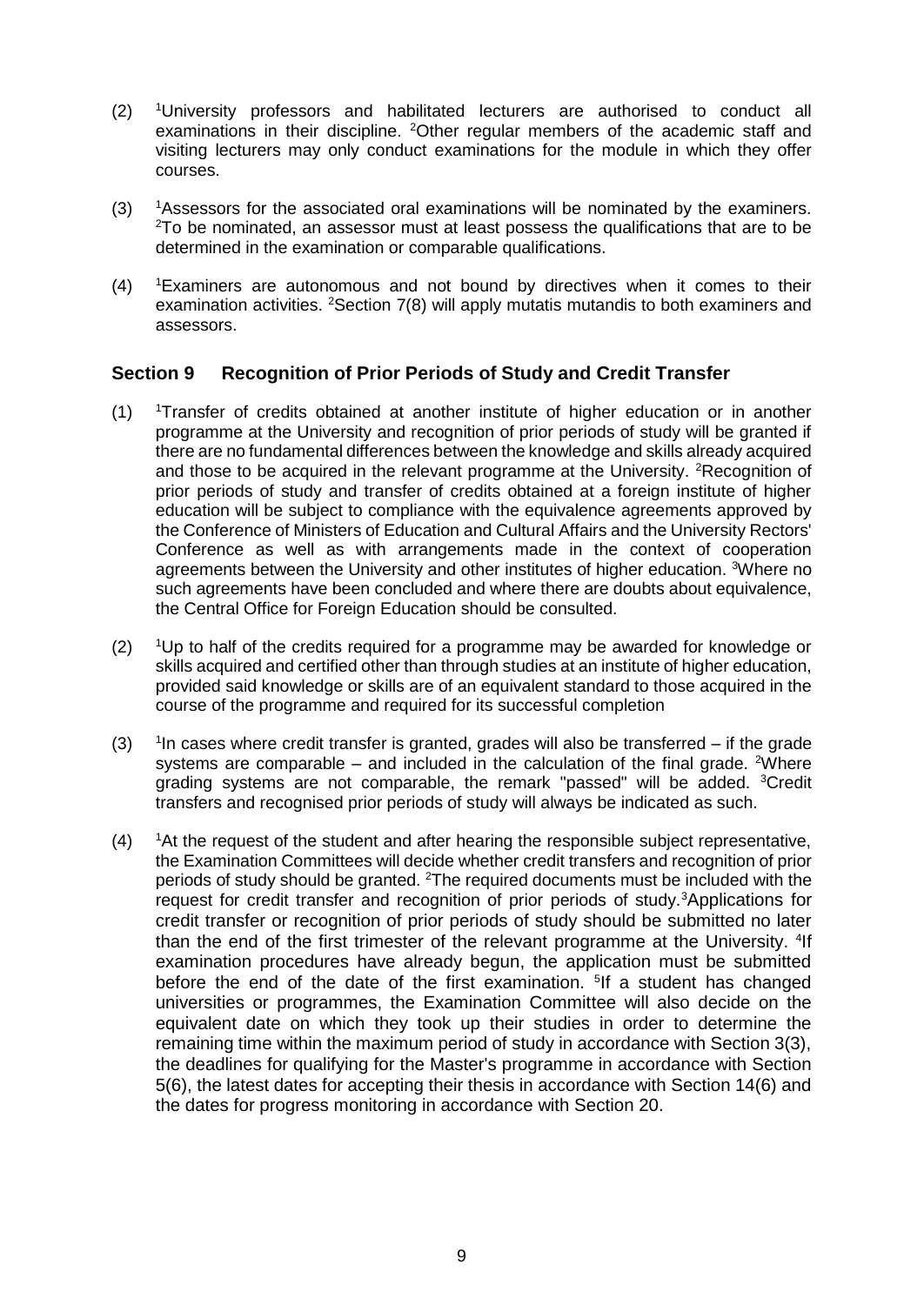## <span id="page-9-0"></span>**Section 10 Admission to Module Examinations**

- (1) Only those students will be admitted to module examinations who:
	- 1. are enrolled in the relevant Bachelor's or Master's programme;
	- 2. meet the requirements for admission to the particular module;
	- 3. meet any additional FSPO requirements for admission to the module examination, if applicable;
	- 4. in writing or any other form determined by the Examination Committee, have sent a request for admission to the module examination to the Examination Office by the deadline set by the Examination Committee.
- $(2)$  <sup>1</sup>Unless the documents required for admission as specified in Paragraph 1 have been submitted at an earlier stage, they must be enclosed with the request or submitted by the deadline set by the Examination Committee.  $2$ If a student is unable to provide the documents in accordance with Sentence 1 in the required manner, the Examination Committee may allow the student to provide evidence in a different way. <sup>3</sup>The Examination Office will ensure that students do not exceed the permitted number of retake examinations.
- $(3)$ lf physical attendance is compulsory in accordance with the FSPO, regular attendance will be another admission requirement. <sup>2</sup>Regular attendance means that a student has attended at least 75 % of the sessions scheduled for the course of a module for which attendance is compulsory. <sup>3</sup>The FSPO may stipulate different attendance quotas. <sup>4</sup>In the case of a longer absence due to circumstances beyond the student's control, the student may be admitted to the examination under certain conditions. <sup>5</sup>A satisfactory explanation for the absence must be provided to the responsible lecturer and, in the case of absence due to illness, a medical certificate must be submitted as stipulated in Section 17(2), Sentence 2.<sup>6</sup>The conditions will be determined by the lecturer responsible for teaching the course that was missed and must be reasonable and appropriate to document that the student has caught up on the subject material missed.
- (4) Successful completion of the Master's thesis may not be an admission criterion for module examinations or course examinations.
- (5) <sup>1</sup>The Examination Committee responsible for the specific programme will decide whether a student should be admitted to an examination. <sup>2</sup>The Examination Committee may assign this task to the Examination Office. <sup>3</sup>In cases of doubt, the decision will rest with the responsible Examination Committee.
- (6) For certain modules or module types, the FSPO may provide that students who fail to apply for admission (Paragraph 1, No. 4) will be regarded as admitted if they meet the requirements of Paragraph 1, Nos. 1 to 3.

#### <span id="page-9-1"></span>**Section 11 Module Examinations**

- $(1)$  <sup>1</sup>Module examinations should take the form of a final examination for the module; they may consist of several course examinations. <sup>2</sup>Section 15(4) will remain unaffected.
- (2) The examination requirements must be based on the learning objectives set out in the module description, the content of the courses as well as the credit points to be awarded for the module.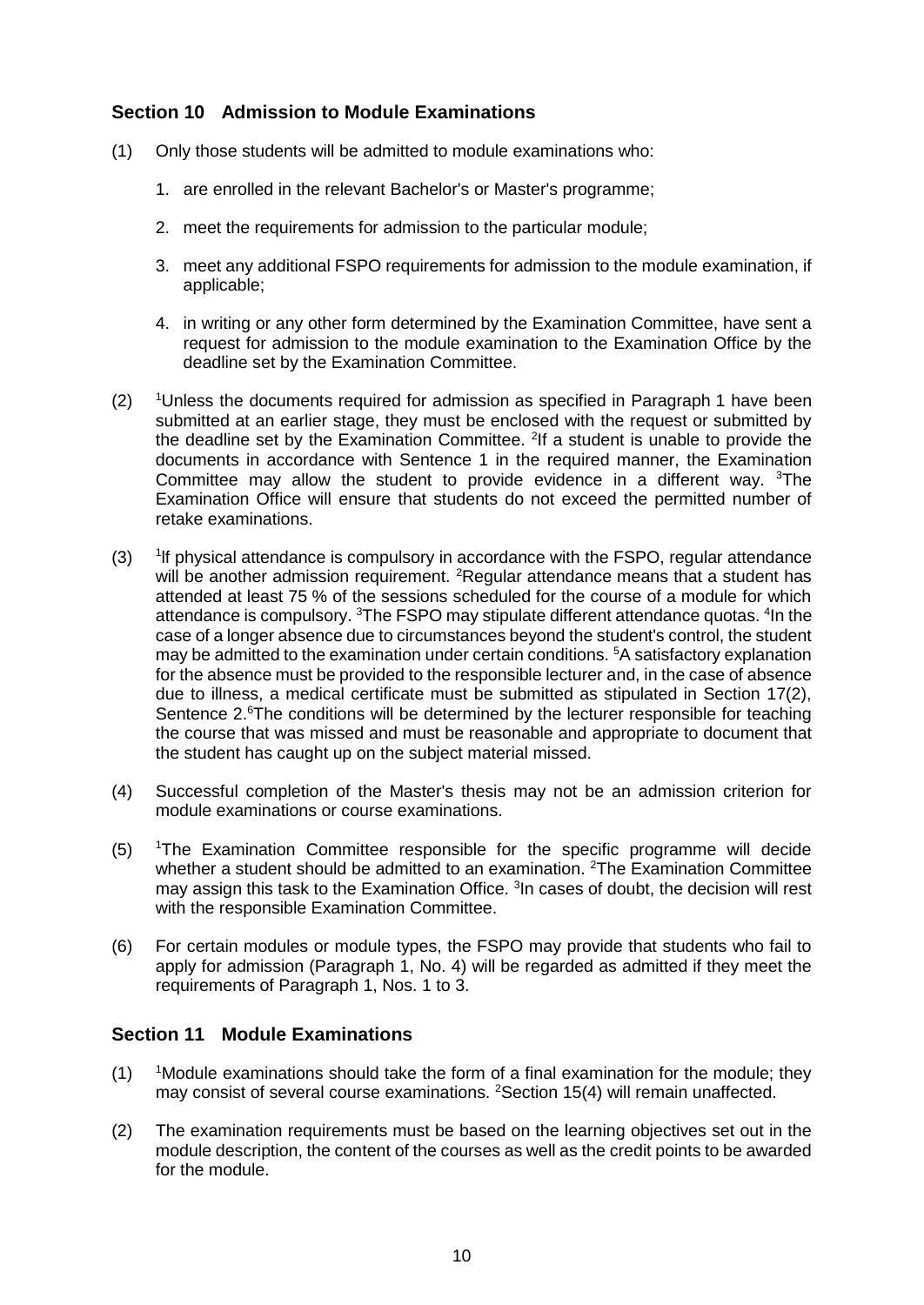- (3) <sup>1</sup>The FSPO must specify all admission requirements for all modules offered in the programme, the type and scope of the required examinations and the credit points assigned to each module. <sup>2</sup>In exceptional cases and if there is a clear and objective reason, several alternative examination types, but no more than three, may be listed for an examination. <sup>3</sup>In this case, the actual examination type that students will have to take will be announced no later than the first session of the particular course. <sup>4</sup>Notwithstanding Sentence 3, if University facilities are partially or entirely closed because of external circumstances, in particular an epidemic, the examiner may later switch from an in-class written examination to another examination type specified in the FSPO for the module in question, specifically one that does not require physical attendance; Paragraph 3a, Sentences 5 and 6 will apply accordingly.
- (3a) <sup>1</sup>Notwithstanding Paragraph 3, Sentence 1, for examinations taking place in situations where University facilities are partially or entirely closed because of external circumstances, in particular an epidemic, the Examination Committee may – upon the examiner's request – specify an examination type other than the in-class written examination required in the FSPO for the module in question, specifically one that does not require physical attendance. <sup>2</sup>This examination must be suitable for assessing the qualification objective of the module in accordance with Paragraph 2. <sup>3</sup>The provisions outlined in Section 13 and any supplementary regulations to the FSPO on the examination type in question must be observed, as must the notes on the workload associated with the different modules, which are included in the module descriptions. <sup>4</sup>The application process may distinguish between students taking an examination for the first time and those retaking it; otherwise, the examination type specified by the Examination Committee is the same for all students registered for that examination held by that examiner. <sup>5</sup>If examiners do not notify the examinees of the new examination type at least two weeks before the scheduled date of the examination, they must obtain the consent of examinees to the new examination type and file it with the Examination Office prior to the examination taking place. <sup>6</sup>If a student does not consent, that student will take the examination as specified in the FSPO; this does not affect any special provisions of the FSPO for retaking examinations.
- $(4)$  1The type of the first re-examination must be equivalent to that of the first attempt. <sup>2</sup>The FSPO may provide for variations in type and scope; Paragraph 2 must be observed.
- (5) <sup>1</sup>First-time examinations will generally be held during the programme or within six weeks of completing the module courses; the FSPO may contain special regulations for the spring trimester. <sup>2</sup>Module examinations must be assessed no later than eight weeks after completion of the examination; Section 14(10) and Section 12(6) will remain unaffected. <sup>3</sup>The FSPO may contain different regulations for individual examination types, provided that this does not affect qualification for the Master's programme (Section 5(6)) and compliance with the maximum period of study in accordance with Section 3(3).
- $(6)$  <sup>1</sup>Students who have been admitted to a module examination are obliged to take this examination. <sup>2</sup>At the written request of a student, the examiner may conduct the examination in a foreign language.
- $(7)$  <sup>1</sup>Appropriate notification of the examination must be provided at least two weeks before the examination date unless this date is agreed on an individual basis. <sup>2</sup>In the case of retake examinations, notification of the results of the previous examination must be provided no later than two weeks before the date of the retake examination. <sup>3</sup>Before retaking an examination, the student must be allowed sufficient time to view the examination script.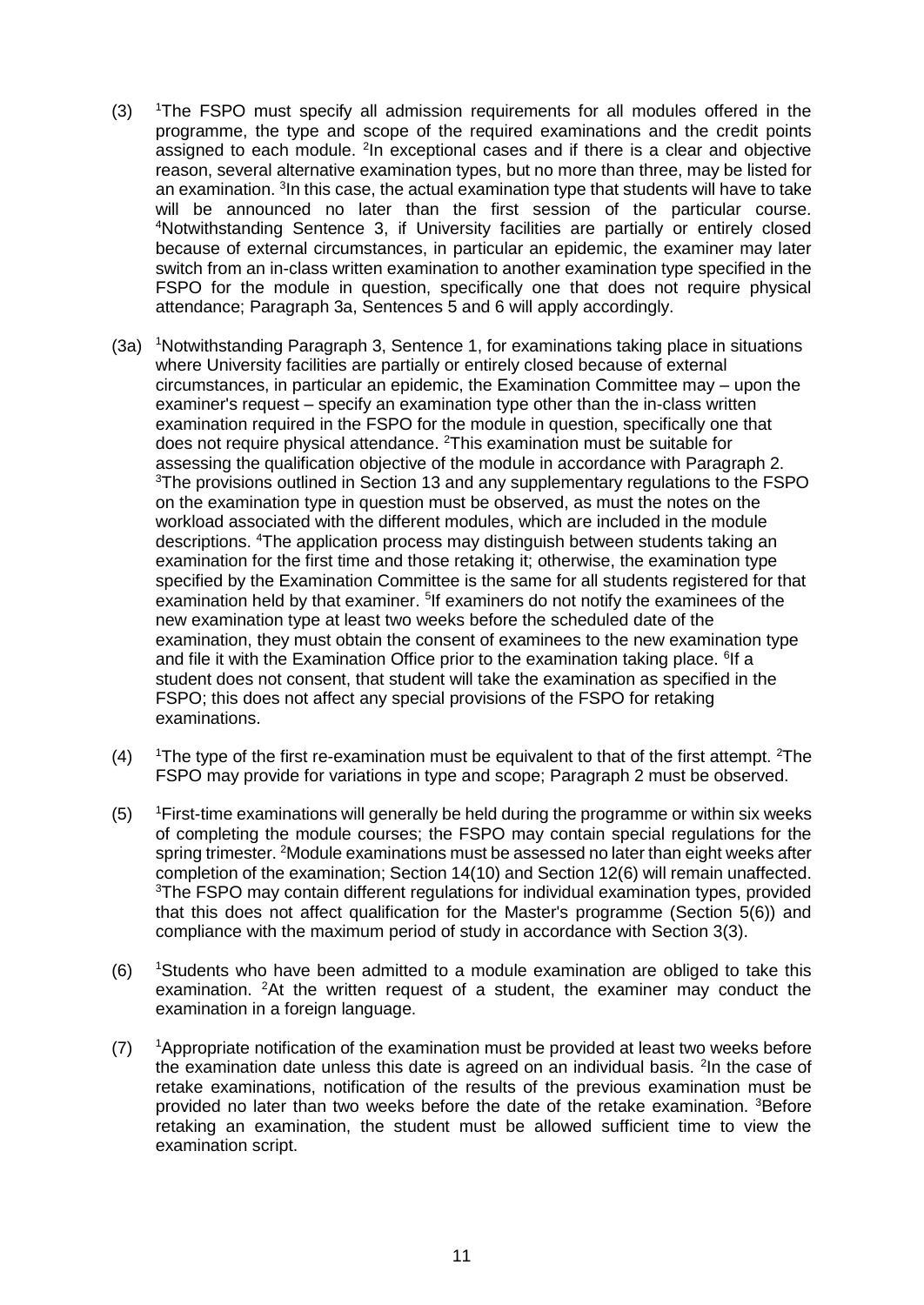## <span id="page-11-0"></span>**Section 12 Interdisciplinary Studies**

- $(1)$  <sup>1</sup>The Bachelor's and Master's programmes offered in accordance with Section 3(2), Sentence 1, include interdisciplinary studies (ISA). <sup>2</sup>These are used to teach the students professional skills by discussing subjects from other study areas on a scientific basis. <sup>3</sup>The objective of these courses is to enable students to reflect on the impact of their professional actions and decision-making in larger contexts of responsibility and to critically assess and shape their actions and decisions in these dimensions. <sup>4</sup>Students cannot choose ISA modules on content and methods which typically are part of the programme they are already enrolled in and its compulsory elective subjects. <sup>5</sup>In accordance with the module description, ISA module courses and examinations may also take place in English.
- (2) <sup>1</sup>Bachelor's students must obtain 15 credits in ISA modules, while Master's students must obtain 10. <sup>2</sup> If a programme itself has an interdisciplinary focus, the relevant FSPO may require fewer ISA credits. <sup>3</sup>The FSPO for programmes taught in English and the FSPO for the Bachelor's programme in "Law for Public Administration" may specify different provisions.
- $(3)$ <sup>1</sup> ISA examinations will be conducted in accordance with the provisions of these General Examination Regulations. <sup>2</sup>The ISA Centre is responsible for organising these examinations in accordance with the ISA Regulations. <sup>3</sup>Any other tasks assigned to the Examination Committees will be fulfilled by the Examination Committee that is responsible for the relevant programme or student concerned; the Examination Committee will consult the ISA Centre prior to its decision.
- (4) Interdisciplinary studies should be spread throughout the period of study of a programme.
- $(5)$  $1$ ISA module examinations may take the form of either (1) a written examination of at least two hours, (2) a home assignment with a workload of 50-150 hours, (3) an oral examination of 20-40 minutes' duration or (4) a project paper with a workload of 50-150 hours. <sup>2</sup> Section 10(3) will apply to any additional mandatory attendance policy. <sup>3</sup> In accordance with the module description, home assignments and project papers may include an oral presentation. <sup>4</sup>Written examinations may be conducted entirely or in part as multiple-choice examinations; the University's executive provisions on the conduct of multiple-choice examinations must be observed. <sup>5</sup>When it comes to announcing the type of examination taking place, Section 11(3), Sentences 3 and 4 will apply accordingly. <sup>6</sup>For retake examinations, an examination type that differs from that of the first attempt may be stipulated; Sentence 1 must be observed. <sup>7</sup>The chosen type and scope of the examination must be specified in the module description; Section 6(2) must be observed.
- $(6)$ <sup>1</sup>ISA module examinations must be assessed no later than eight weeks after the end of the trimester in which the courses of the module end. <sup>2</sup>Written and oral examinations must be taken no later than two weeks after courses end. <sup>3</sup>The grade for the first retake examination must be available no later than eight weeks after the grade for the first attempt was given. <sup>4</sup>The grade for the second retake examination must be available no later than eight weeks after the grade for the first retake examination was given. <sup>5</sup>Oral supplementary examinations in accordance with Section 16(4) will not be conducted.
- (7) <sup>1</sup>With the exception of compulsory modules, students are entitled to choose a different ISA module after having failed a first attempt, provided that capacities are available and the required credit points can be obtained during the standard period of study.  $2\text{The}$ Examination Office must be informed accordingly. 3Once a student has informed the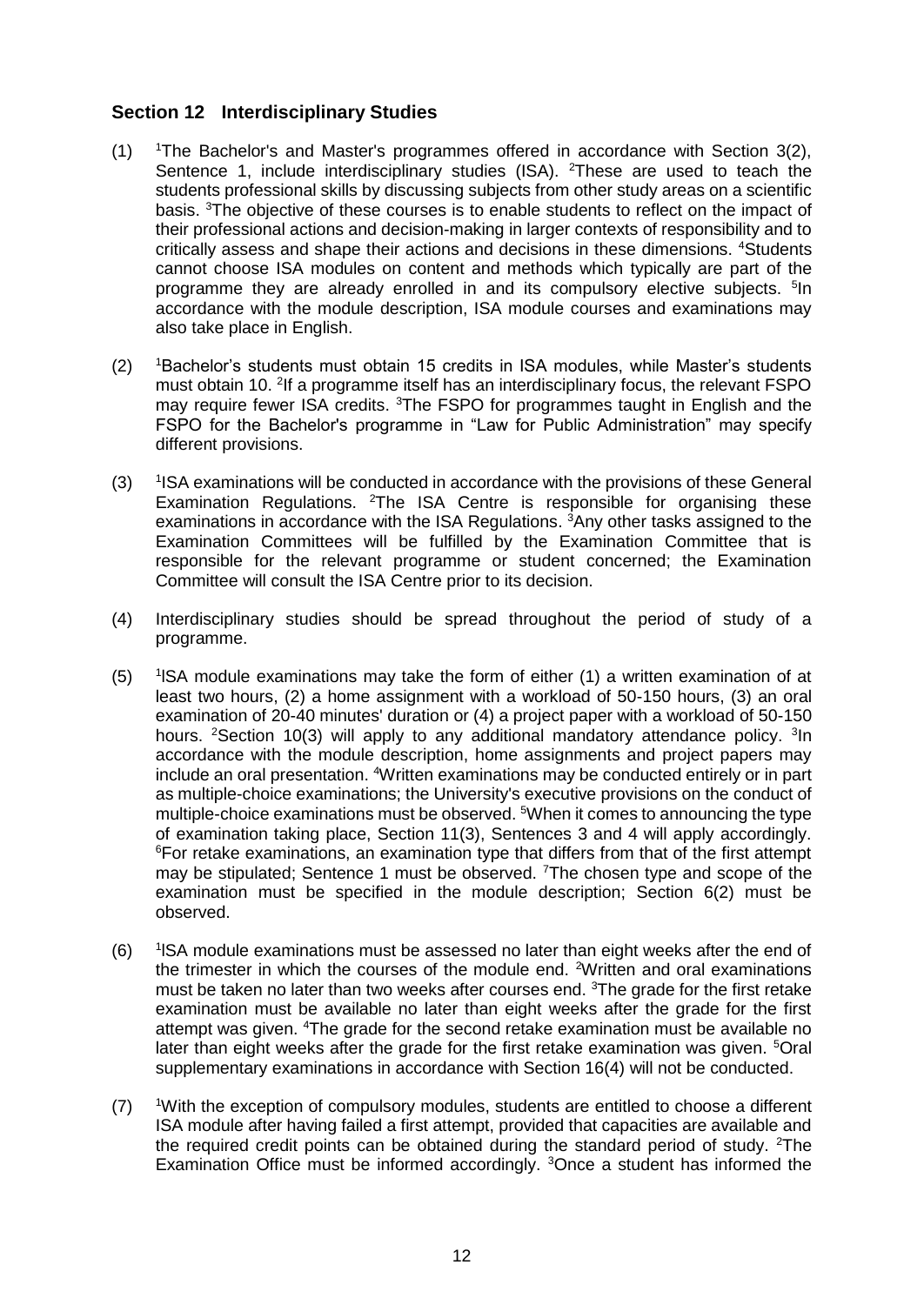Examination Office accordingly, they are no longer entitled to take examinations in the previously chosen module.

#### <span id="page-12-0"></span>**Section 13 Examination Types**

- $(1)$  <sup>1</sup>The FSPO define permissible types and scopes of examinations for the individual programmes. <sup>2</sup>These examination types may include in particular:
	- written examinations,
	- oral examinations,
	- seminar papers and home assignments,
	- presentations,
	- contributions in seminars,
	- short presentations,
	- learning portfolios,
	- project papers,
	- internship reports and
	- individual contributions during classes.
- (2) If the FSPO stipulate that written examinations may be conducted entirely or in part as multiple-choice examinations, the University's executive provisions on the conduct of multiple-choice examinations must be observed.
- (3) <sup>1</sup>Oral examinations will be carried out by two examiners or by one examiner in the presence of one competent assessor. <sup>2</sup>Oral examinations may be conducted individually or in groups of up to four students. <sup>3</sup>The assessor's assessment must be heard before grades are awarded. <sup>4</sup>The main topics and results of the examination must be documented in a record to be signed by the examiners and the assessors. <sup>5</sup>Where space permits, oral examinations will be open to members of the University; students who have registered for the relevant examination will be excluded. <sup>6</sup>Upon the examinee's request, the public must be excluded from the examination.
- (4) <sup>1</sup>With the approval of the responsible Examination Committee, examinations may be held in a suitable electronic form. <sup>2</sup>If necessary, the faculties will issue relevant executive provisions.
- (5) <sup>1</sup>With the exception of written examinations, all written work such as papers must also be submitted in electronic format in order to permit the use of plagiarism detection software. <sup>2</sup>Section 14(8), Sentences 2-6 will apply accordingly.
- (6) 1With the consent of the examiner, examinations including final theses (Section 14) may also take the form of group work. <sup>2</sup>In such cases, it must be ensured that each individual student's contribution that is to be assessed as part of the examination is clearly distinguishable and assessable on the basis of indicated sections, page numbers and other objective criteria that allow individual performance to be attributed to the respective student.
- (7) <sup>1</sup>Examinations in foreign language training modules will be conducted as skills-based final examinations at a range of levels.  ${}^{2}$ They usually consist of four parts that cover the aspects of a Standardised Language Profile (SLP), i.e. "Listening" (60 minutes), "Speaking" (15 minutes), "Reading" (60 minutes) and "Writing" (45 minutes); level 1a requires two such examination parts, i.e. "Speaking" (15 minutes) and "Writing" (45 minutes); additional foreign language training in English or Francais Avancé also require two examination parts, i.e. "Speaking" (15 minutes) und "Writing" (60 minutes). <sup>3</sup>A failed examination part for level 1a can be compensated by passing the examination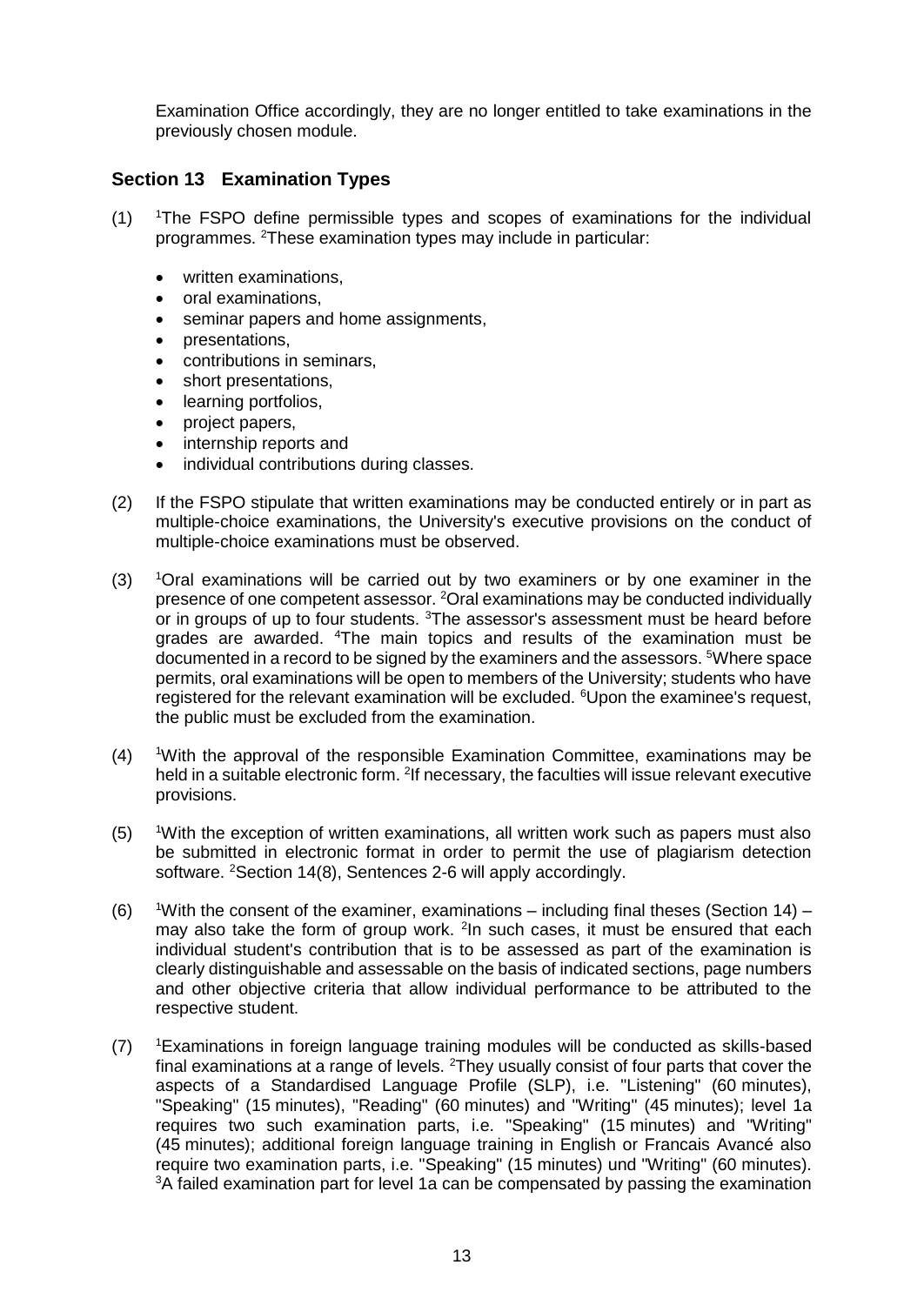in "Reading" (60 minutes). <sup>4</sup>In basic language modules, the module examination comprises two skills-based parts to reflect the "Speaking" (15 minutes) and "Writing" (30 minutes) aspects of the Standardised Language Profile (SLP); a failed examination part can be compensated by passing the examination in "Reading" (30 minutes).<sup>5</sup>Unless otherwise specified in the FSPO for programmes taught in English, the modules in "German for international students" are completed with an examination in "Speaking" (15 minutes). <sup>6</sup>All foreign language modules require attendance in accordance with Section 10(3). <sup>7</sup>The "Writing" examination may take the form of a term paper or portfolio instead of an in-class examination, as determined by the language centre administration. <sup>8</sup>Section 11(3), Sentences 3-4 will apply accordingly.

(8) <sup>1</sup>Where an examinee can satisfactorily demonstrate that they are unable to complete their examinations in the intended format or within the time allowed because of current or chronic illness or permanent physical disability, the Examination Committee may, at the examinee's request, allow them more time to complete the examinations or to take examinations of an equivalent standard in an appropriate format. <sup>2</sup>The same applies to coursework. <sup>3</sup>The examinee may be asked to provide appropriate evidence.

## <span id="page-13-0"></span>**Section 14 Final Theses**

- $(1)$  <sup>1</sup>Final theses earn module credit points and are an opportunity for students to show that they are able to use scientific methods to work on a subject-specific problem independently and within a specified period of time. <sup>2</sup>The requirements for a Master's thesis in terms of independence and methodological sophistication must be significantly higher than those for a Bachelor's thesis.
- (2)  $\text{I}$  The FSPO may limit the topics of final theses to certain fields. <sup>2</sup>Final theses in interdisciplinary studies (ISA) must always be approved by the Examination Committee responsible for the student's programme.
- $(3)$  <sup>1</sup>The final thesis will be supervised by a professor or habilitated lecturer who has been approved as an examiner in accordance with Section 8(1). <sup>2</sup>The student may propose a supervisor. <sup>3</sup>Wherever possible and reasonable, the student's proposal must be accepted.
- (4) 1The supervisor will assign the topic of the final thesis. <sup>2</sup>The student may propose the topic. <sup>3</sup>The Examination Office will record the date of assignment and the topic. <sup>4</sup>With the consent of the examiner and if the last possible date for accepting a topic in accordance with Paragraph 6 is not exceeded, the student may reject the topic once during the first third of the time allocated to complete the thesis if completion is not possible for reasons beyond the student's control. <sup>5</sup>In this case, a new topic will be assigned without delay, but no later than the last date of acceptance in accordance with Paragraph 6. <sup>6</sup>In cases of doubt, the chairperson of the responsible Examination Committee will decide.
- (5) <sup>1</sup>The FSPO will specify scope, credit points and admission requirements for Bachelor's and Master's theses. <sup>2</sup>They may also provide for the incorporation of the final thesis into a final module with additional examinations.
- (6) The FSPO will specify the latest date for accepting the Bachelor's or Master's thesis and, with regard to completion time, will provide that the thesis is deemed accepted at this date at the latest or that its non-acceptance will be treated as failure in accordance with Section 17.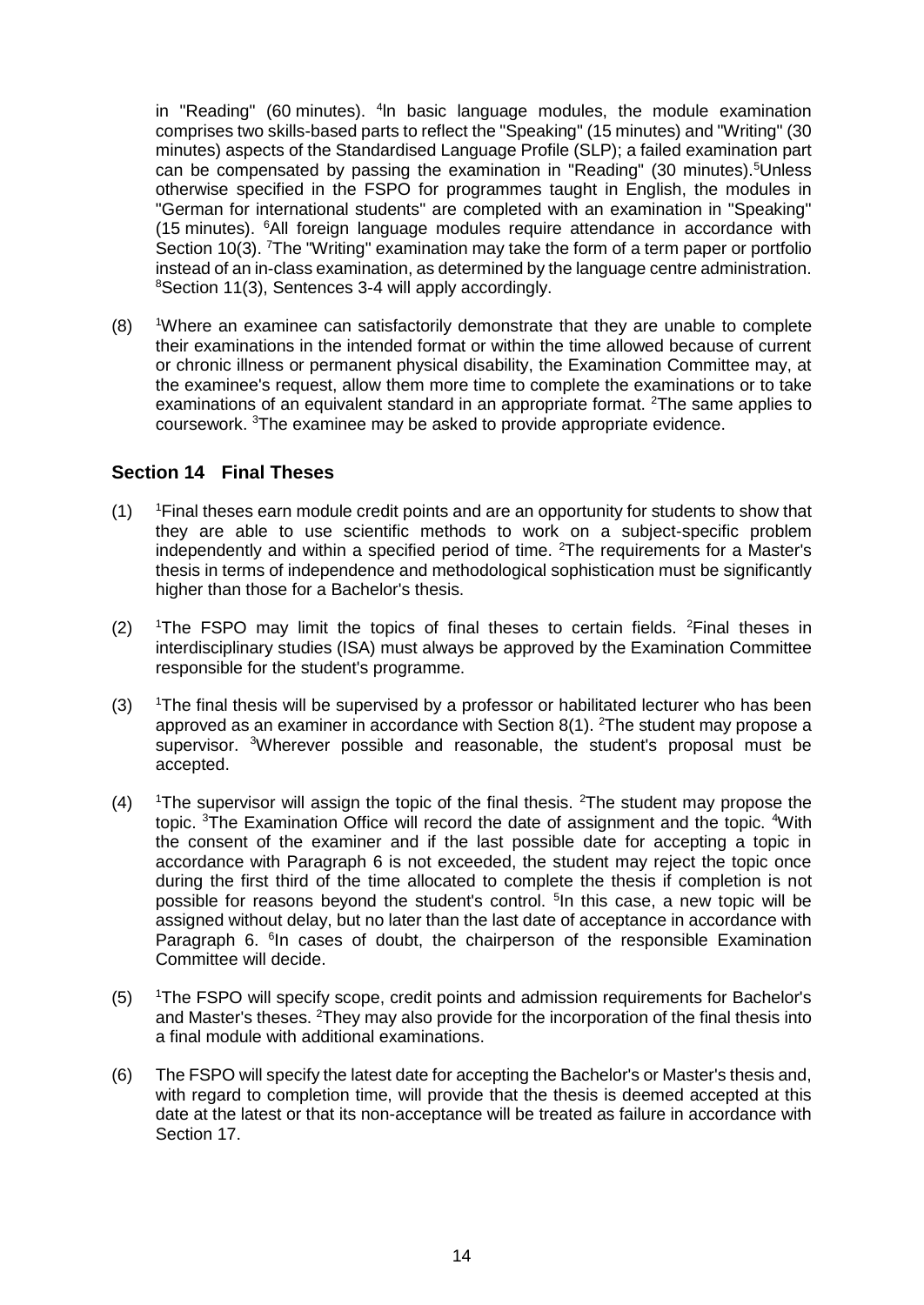- (7) <sup>1</sup>Final theses may be submitted in German or, with the consent of the supervisor, in English. <sup>2</sup>The FSPO for programmes taught in English may include differing provisions.
- $(8)$  <sup>1</sup>Three typed and bound copies of the final thesis must be submitted to the Examination Office by the deadline. <sup>2</sup>Together with the printed copies, an identical electronic version of the thesis must be submitted to permit the use of plagiarism detection software. <sup>3</sup>For empirical theses, this also includes the data material and an electronic copy of any material obtained from the Internet. <sup>4</sup>The time of submission will be recorded. <sup>5</sup>At the time of submission, the student must confirm in writing that the thesis (or, in the case of a group thesis, the appropriately indicated section of the thesis) is their own work, that only the resources listed in the bibliography were used and that all passages taken either verbatim or in adapted form from sources or literature are indicated as such, with references provided in each case. <sup>6</sup>In addition, they must confirm that the electronic version submitted is identical to the printed copies.
- (9) <sup>1</sup>Where the student can provide justifiable reasons for their request, the chairperson of the Examination Committee may extend the deadline for the final thesis by a further four weeks in agreement with the supervisor and with due consideration for the maximum period of study; Section 5(6) will remain unaffected. <sup>2</sup>In cases where work on the thesis is interrupted by illness or other important reasons beyond the examinee's control, this period of interruption will not count towards the thesis completion time. <sup>3</sup>The examinee must submit appropriate proof to the chairperson of the Examination Committee without delay. <sup>4</sup>Section 17(2) will apply accordingly.
- $(10)$  <sup>1</sup>Final theses must be assessed by the supervisor and an additional examiner. <sup>2</sup>The FSPO may define the circle of co-examiners more precisely. <sup>3</sup>The examiners' written reports should be submitted no later than 12 weeks after submission of the thesis; the FSPO may specify a shorter period for assessment of the thesis. <sup>4</sup>If the grades differ by more than 2.0 or if the thesis is deemed "unsatisfactory" by only one examiner, the chairperson of the Examination Committee will call for a report from an additional examiner. <sup>5</sup>If the third examiner awards at least a grade of "sufficient" (4.0), the overall grade for the thesis will be calculated as the arithmetic mean of the grades awarded by the individual examiners, but will be no lower than "sufficient" (4.0).

## <span id="page-14-0"></span>**Section 15 Assessment of Examinations and Grading**

- (1) <sup>1</sup>The grades for individual examinations will be determined by the responsible examiners. <sup>2</sup>Examinations will be assessed using the following grades:
	- 1 = very good (outstanding performance),
	- $2 =$  good (performance that is well above average standards),
	- 3 = satisfactory (performance that meets average standards),
	- 4 = sufficient (performance that, despite its shortcomings, still meets required standards),
	- 5 = unsatisfactory (performance that, due to its significant shortcomings, fails to meet required standards).
- $(2)$ Intermediate grading may be used to permit differentiated assessment of examinations.  $2$ To this end, the grades will be increased or lowered by a value of 0.3; grades 0.7, 4.7 and 5.3 will not be used.
- $(3)$ <sup>1</sup>In cases where a module examination consists of several course examinations, the grade of the module is the arithmetic mean of the individual grades in accordance with the weighting specified in the FSPO. <sup>2</sup>The result will be truncated to one decimal place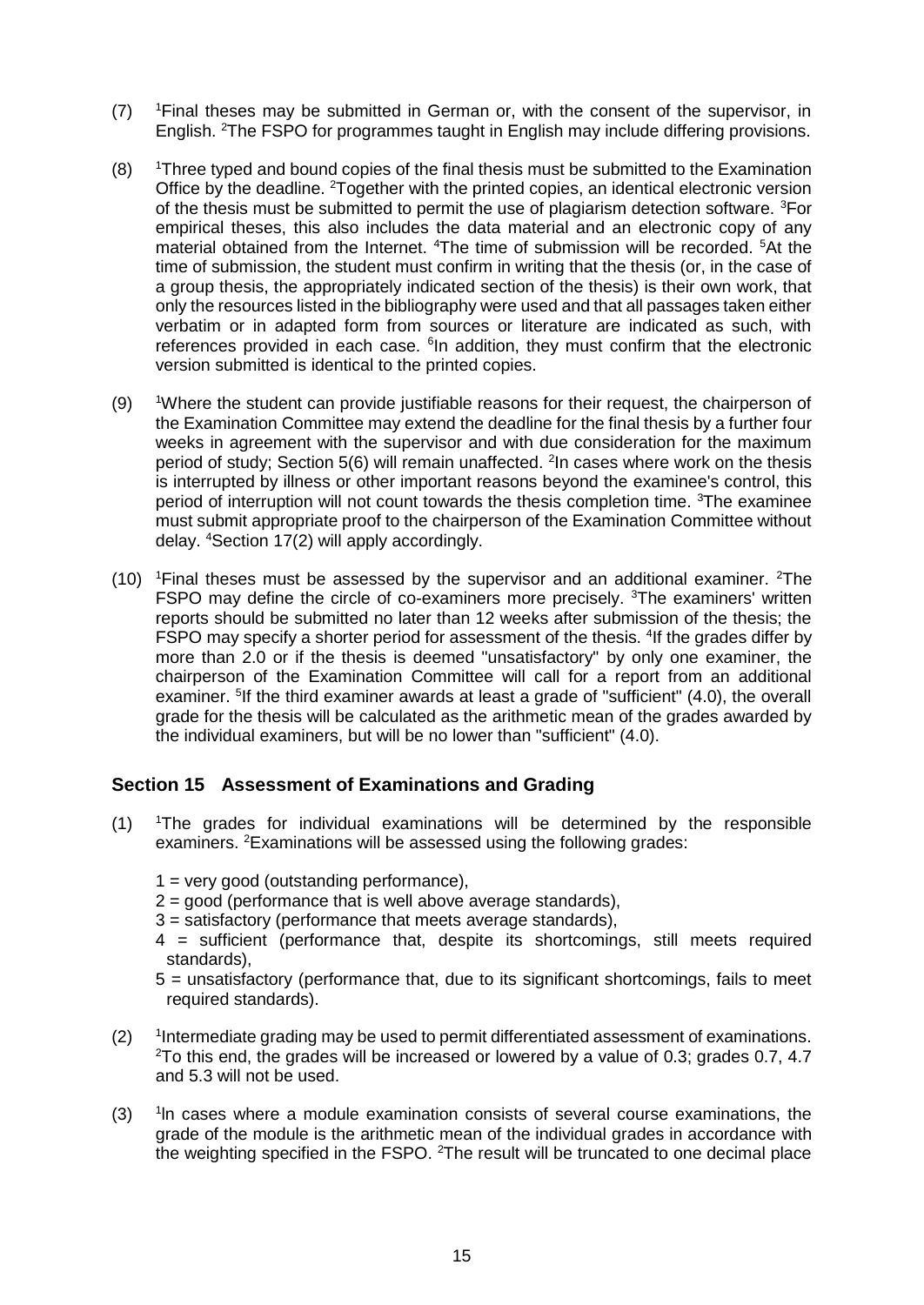without rounding. <sup>3</sup>The same will apply in cases where an examination is assessed by several examiners. <sup>4</sup>Accordingly, the following grades will apply:

| up to | 1.5        | $=$ very good      |
|-------|------------|--------------------|
| above | 1.5 to 2.5 | $=$ good           |
| above | 2.5 to 3.5 | $=$ satisfactory   |
| above | 3.5 to 4.0 | $=$ adequate       |
| above | 4.0        | $=$ unsatisfactory |

- $(4)$  <sup>1</sup>A student will be deemed to have passed a module examination if the overall grade calculated in accordance with Paragraph 3 is 4.0 or better.  $2$ The FSPO may determine that student will only be deemed to have passed a module examination comprising several course examinations if they have passed all of the individual course examinations. <sup>3</sup>The calculation of the overall grade in accordance with Paragraph 3 will remain unaffected.
- (5) <sup>1</sup>For the foreign language training modules, students will only be awarded a grade of "pass" or "fail". <sup>2</sup>The FSPO may also extend this restriction to other modules.
- (6) <sup>1</sup>The grades achieved in the module examinations will be weighted by the number of credits awarded. <sup>2</sup>The overall grade awarded for the Bachelor's and/or Master's programme is the credit-weighted arithmetic mean of the grades for all modules and the credit-weighted grade for the final thesis, provided the latter has not been included in an overall grade for a module. <sup>3</sup>Section 3(3) will apply accordingly. <sup>4</sup>Non-graded examinations as specified in Paragraph 5 will not be included in the calculation of the overall grade. <sup>5</sup>Where an overall grade of 1.3 or higher is awarded, the student will be deemed to have "passed with distinction".
- $(7)$ lf a student, having made a permissible choice of modules from the compulsory elective section in accordance with the FSPO, has obtained more credit points than the number specified for Bachelor's and Master's programmes in Section 3, then the compulsory elective modules will be factored into the calculation of the overall grade according to the following rules:
	- 1. The modules in question will be sorted primarily by grades and secondarily by credit points in ascending order.
	- 2. Beginning with the top-rated modules, modules will be included in the calculation until the required score is achieved or exceeded.

<sup>2</sup>The denominator for calculating the overall grade will be the sum of the credits for all modules included.

#### <span id="page-15-0"></span>**Section 16 Retaking Examinations**

- (1) Examinees may not retake an examination for which they have been awarded a grade of "sufficient" (4.0) or better.
- (2) Examinees who have been awarded a grade lower than "sufficient" (4.0) for an examination are deemed to have failed that examination and may retake it twice.
- (3)  $1$ The retake date will be the next examination date. <sup>2</sup>The FSPO will specify the schedule for retaking examinations. <sup>3</sup>The FSPO may provide for another examination type in the second retake.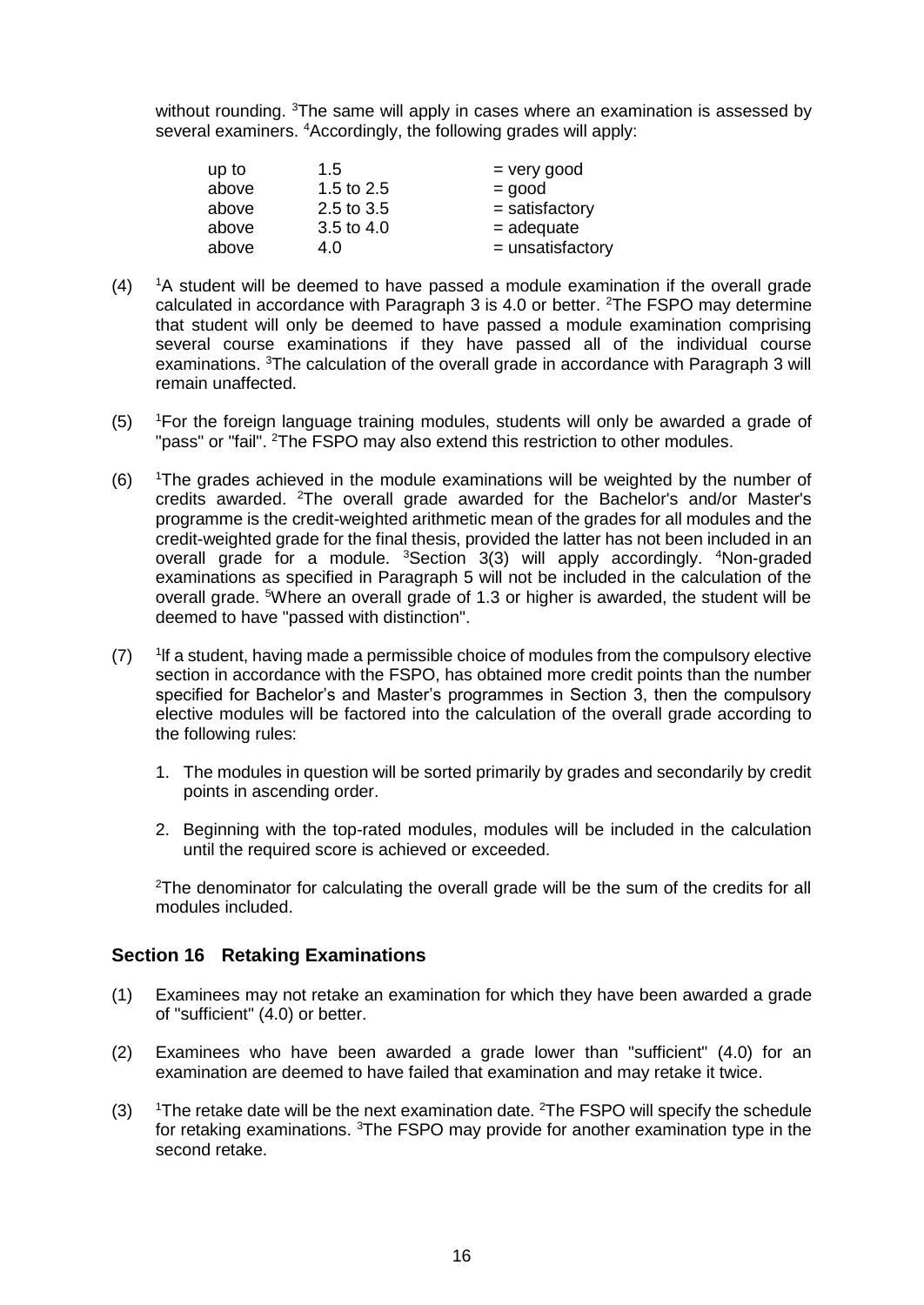- (4) <sup>1</sup>The FSPO may stipulate that a student who fails their first and/or second retake of a written module examination may request a supplementary oral examination. <sup>2</sup>In this case, provisions will have to specify the duration of the oral examination and the deadline by which the request in accordance with Sentence 1 must be submitted to the Examination Office after the result has been announced.  ${}^{3}$ The grade of the module examination will be calculated as the arithmetic mean of the individual grades of the two examinations completed.
- (5) If, in accordance with Section 15(4), the FSPO provide that a student will only be deemed to have passed a module examination comprising several course examinations if they have passed all of the individual course examinations, Paragraphs 1 to 4 will apply accordingly to the repeatability of these individual course examinations.
- $(6)$ <sup>1</sup>If a Bachelor's or Master's thesis is deemed "unsatisfactory", it may be resubmitted once and must be based on another topic. <sup>2</sup>Only in special cases may a final thesis be resubmitted a second time; the responsible Examination Committee will decide in due consideration of Section 3(3) and (4) upon the student's request, which must state the reasons why a second resubmission should be approved. <sup>3</sup>In the case of a resubmission, the assigned topic may not be rejected. <sup>4</sup>A second attempt at a Bachelor's thesis must be resubmitted no later than 30 September of the third year of study.  $5$ The topic of the new Master's thesis must be accepted without delay. <sup>6</sup>The maximum period of study as specified in Section 3(3) may be exceeded by no more than three months for completing this thesis.
- (7) The FSPO will specify the latest date for accepting the Bachelor's or Master's thesis and, with regard to completion time, will provide that the thesis is deemed accepted at this date at the latest or that its non-acceptance will be treated as failure in accordance with Section 17.

## <span id="page-16-0"></span>**Section 17 Failure to Attend and Withdrawal from Examinations**

- (1) In cases where a student, without good reason, fails to attend an examination or fails to observe an examination deadline as defined in these regulations and the relevant FSPO or withdraws from an examination or fails to complete a written examination within the specified completion time, a grade of "unsatisfactory" (5.0) will be awarded for that examination.
- $(2)$  <sup>1</sup>The student must notify the Examination Committee in writing without delay and provide a satisfactory explanation of the reasons for their non-attendance of or withdrawal from the examination. <sup>2</sup>In the case of illness, the student is required to submit a medical certificate that must describe how the illness impairs the student's ability to participate in an exam but which does not disclose the actual illness. <sup>3</sup>The examiner or examination supervisor must be informed without delay if an examinee becomes incapable of completing an examination while the examination is already in progress. <sup>4</sup>The obligation to provide notification as specified in Sentences 1 and 2 will remain unaffected. <sup>5</sup>Once an examination has been completed, reasons for withdrawal can no longer be invoked.
- $(3)$ <sup>1</sup>If the Examination Committee accepts the reasons for withdrawal, it will set a new date for the examination. <sup>2</sup>At the request of the examiner, the Examination Committee may determine that a written examination will be retaken as an oral examination. <sup>3</sup>In this case, any results of course examinations already completed will be taken into account.
- (4) <sup>1</sup>Where requested by a candidate, provisions protecting working mothers (Maternity Protection Act and/or Maternity Protection Ordinance for Servicewomen) must be observed. 2The same applies to requests submitted by a candidate regarding periods of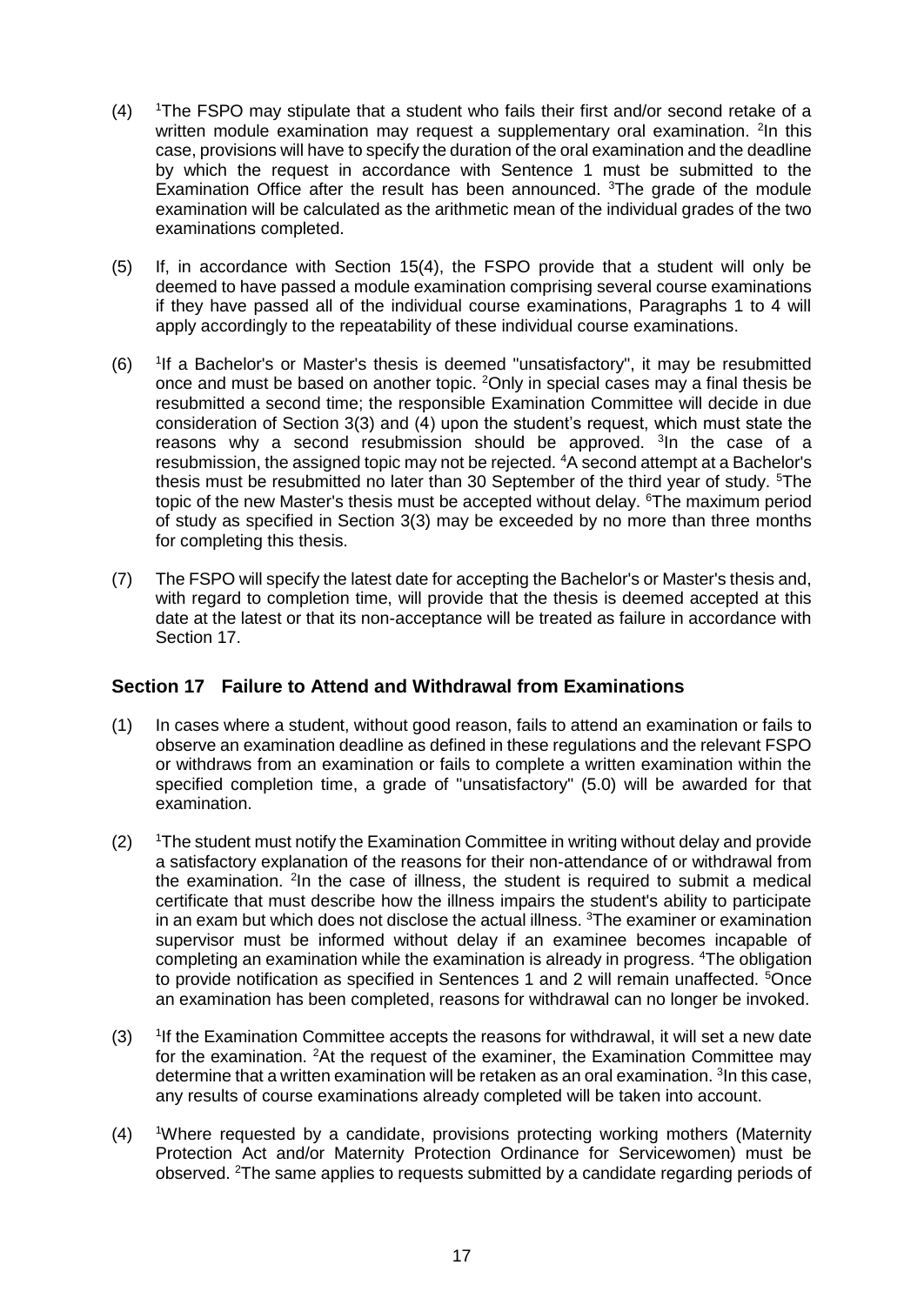parental leave in accordance with the Federal Parental Allowance and Parental Leave Act. <sup>3</sup>Section 20 will not apply during these periods.

#### <span id="page-17-0"></span>**Section 18 Cheating and Plagiarism**

- $(1)$  $1$ In cases where a student attempts to influence the outcome of an examination by cheating, the examiner or examination supervisor will make a note of the incident and forward it to the chairperson of the Examination Committee immediately after the examination. <sup>2</sup>If such behaviour comes to light during an examination, the student concerned will be permitted to continue the examination.
- (2) Cheating in accordance with Paragraph 1 includes in particular the use of unauthorised resources during examinations, unauthorised collusion with other examinees or third parties during examinations, and plagiarism.
- (3) <sup>1</sup>The responsible Examination Committee will decide whether an action constitutes an attempt at cheating in accordance with Paragraph 1 or 2.<sup>2</sup>The examiner and the student concerned must be given an opportunity to respond to the allegations before a decision is taken.
- $(4)$ lf the Examination Committee determines that an attempt at cheating in accordance with Paragraph 1 has occurred, the examinee will be awarded a grade of "unsatisfactory" (5.0) or "fail" for that examination; where cheating is not discovered until after the examination has been assessed, the grade already awarded will be changed accordingly. <sup>2</sup>In particularly serious cases, the Examination Committee may exclude the examinee from taking any further examinations.
- (5) In cases where the Examination Committee determines that plagiarism has been committed and where the student has previously been guilty of cheating, it will always exclude the student from further examinations unless there are compelling reasons not to do so.
- $(6)$ <sup>1</sup>If the Examination Committee takes a different view from the examiner concerned, it may consult the University's ombudsperson for safeguarding good academic practice and dealing with academic misconduct prior to making a decision. <sup>2</sup>Where the Examination Committee determines that no attempt at cheating in accordance with Paragraph 1 has occurred, it will return the paper to the examiner for assessment.
- $(7)$  <sup>1</sup>The paper will not be returned to the examiner in accordance with Paragraph 6, Sentence 2, if the Examination Committee declares the examiner to be biased. <sup>2</sup>In this case, the Examination Committee will appoint another examiner to whom it will forward the paper for assessment. <sup>3</sup>If the Examination Committee decides in accordance with Paragraph 6, Sentence 2, the examiner concerned may themselves not wish to assess the paper for reasons of bias. <sup>4</sup>In this case, the Examination Committee will ensure that a new examiner is appointed in consultation with the Dean.

#### <span id="page-17-1"></span>**Section 19 Violation of Examination Regulations and Procedural Shortcomings**

 $(1)$  <sup>1</sup>Examinees who intentionally or by gross negligence disrupt the proper conduct of a written or oral examination may be excluded from continuing with the examination by the examiner or the examination supervisor. <sup>2</sup>The incident must be reported to the responsible Examination Committee without delay. <sup>3</sup>If the Committee fails to find any violation that justifies exclusion from the examination, the students concerned must be given the opportunity to retake the examination without delay. <sup>4</sup>If the Examination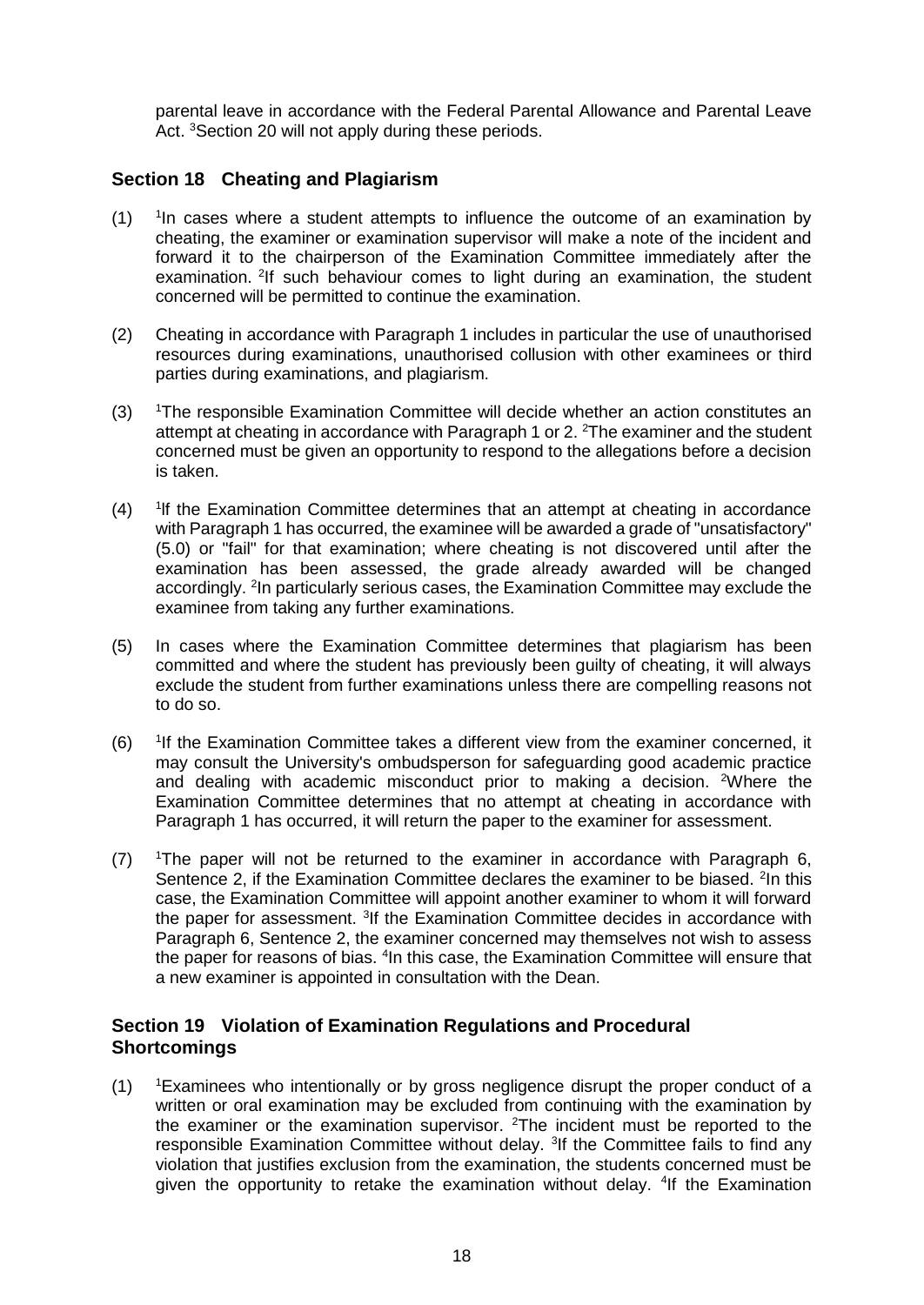Committee finds the exclusion to be justified, Section 18(4) will be applied mutatis mutandis. <sup>5</sup>Section 18(7) will apply accordingly.

 $(2)$  <sup>1</sup>The responsible examiner or the Examination Committee must be notified without delay of any shortcomings in the examination procedure. <sup>2</sup>At the request of the student concerned, the Examination Committee will decide whether an examination affected by procedural shortcomings must be retaken.

#### <span id="page-18-0"></span>**Section 20 Progress Monitoring**

- $(1)$ <sup>1</sup>In order to continue their academic studies, students must meet specific minimum requirements within appropriate periods of time. <sup>2</sup>For this purpose, the Examination Office will monitor student progress based on the following standards:
	- upon completing the 1st academic year of a Bachelor's programme, students must have achieved at least 45 credit points;
	- upon completing the 2nd academic year of a Bachelor's programme, students must have achieved at least 100 credit points.

<sup>3</sup>Progress monitoring will also factor in any credit points for modules not yet completed, which are taken into account in proportion to any course examinations already completed as part of these modules.

- $(2)$ lf students fail to achieve the minimum requirements, the Examination Office will inform them in writing that they are at risk of missing the programme objective.  ${}^{2}$ They will also be invited to attend student counselling to discuss their current study progress and to identify ways to achieve the minimum credit points required by the end of the following trimester. <sup>3</sup>The Examination Office will provide the results of progress monitoring in a summary form that complies with data protection regulation to the Vice-President for Teaching and Studies, who will forward them to the President of the University.
- (3) <sup>1</sup>The dean of studies of the programme concerned will provide student counselling in the context of progress monitoring. <sup>2</sup>For this purpose, the dean of studies will be granted access to the examination records of the students of the programme in question.
- (4) In addition to monitoring progress in accordance with Paragraphs 1 and 2, the dean of studies may also exercise progress monitoring on their own initiative by accessing the examination records of the students of the programme in question and may invite students to attend student counselling at times other than those specified in Paragraph 1.

## <span id="page-18-1"></span>**Section 21 Transcript of Records**

Once all the data pertaining to examination results for a trimester have been recorded at the end of that trimester, the student, at their request, will be provided with a transcript of records documenting the courses and examinations they have completed.

# <span id="page-18-2"></span>**Section 22 Pass or Failure**

(1) <sup>1</sup>A student is deemed to have passed a Bachelor's or Master's degree examination if they have successfully completed all module examinations and the final thesis and has earned the required number of credit points. <sup>2</sup>A student is deemed to have irrevocably failed a Bachelor's or Master's degree examination if they: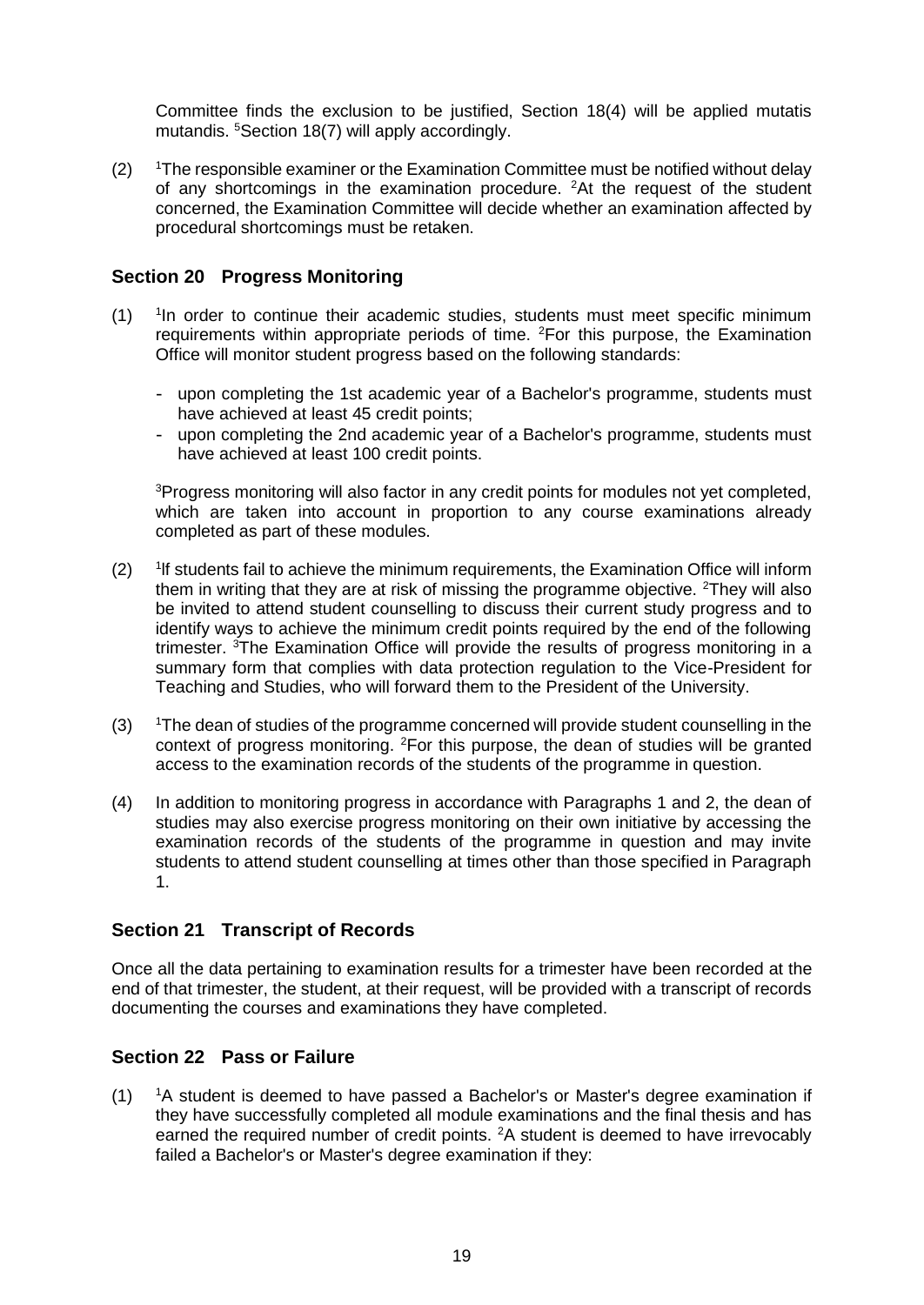- 1. have not provided proof of language proficiency in time, as required in accordance with Section 4(2);
- 2. has permanently forfeited their right to take examinations in accordance with Section 18(4) or (5),
- 3. have been awarded the grade "unsatisfactory" or are deemed to have been awarded the grade "unsatisfactory" for a module examination at the final attempt (Paragraph 2 will remain unaffected);
- 4. have been awarded a grade of "unsatisfactory" or are deemed to have been awarded the grade "unsatisfactory" for the final thesis after its final resubmission;
- 5. have not passed the examinations required for successful completion of the programme within the maximum period of study in accordance with Section 3(3); Section 3(4) and Section 16(6), Sentence 6, will remain unaffected.
- $(2)$  1The FSPO may provide that failing a compulsory elective module may be compensated by passing alternative modules with the required minimum of credit points. <sup>2</sup>The maximum period of study in accordance with Section 3(3) and the deadline specified in Section 5(6) will remain unaffected.
- (3) Where a student has failed the Bachelor's or Master's degree examination at the final attempt, the chairperson of the Examination Committee will notify the student in writing and provide information on how to appeal.
- (4) At the student's request, and upon presentation of appropriate proof, the Examination Office will provide the student with a certificate that indicates the examinations completed and the grades awarded and which clearly states that they failed the Master's degree examination at the final attempt.

#### <span id="page-19-0"></span>**Section 23 Certificate, Diploma and Diploma Supplement**

- $(1)$  <sup>1</sup>Students will receive a certificate upon passing the Bachelor's or Master's degree examination. <sup>2</sup>In addition to the overall grade, the certificate will also include the grades and credits for the individual module examinations and state the topic of and grade awarded for the final thesis. <sup>3</sup>The certificate will also show the date on which the last examination was completed. <sup>4</sup>It must be signed by the chairperson of the Examination Committee and bear the University's seal.
- $(2)$  <sup>1</sup>At the request of the student, modules that were successfully completed at the University but not taken into account for the Bachelor's or Master's degree examination will be indicated as additional achievements in the certificate, including the grades and credit points achieved. <sup>2</sup>The request must be submitted in writing to the Examination Office no later than one week after all examinations have been assessed.
- $(3)$ <sup>1</sup>In addition to the certificate, the graduate will receive a diploma confirming the award of the final degree and stating the date of the certificate. <sup>2</sup>The diploma will be signed by the chairperson of the Examination Committee and the Dean, and it will bear the University's seal.
- (4) <sup>1</sup>Together with the certificate, the graduate will receive a diploma supplement in accordance with the regulations, as amended, which have been agreed between the Conference of Ministers of Education and Cultural Affairs and the University Rectors' Conference. <sup>2</sup>The diploma supplement will include in particular information on the University, the type of degree, the programme syllabus, the admission requirements, the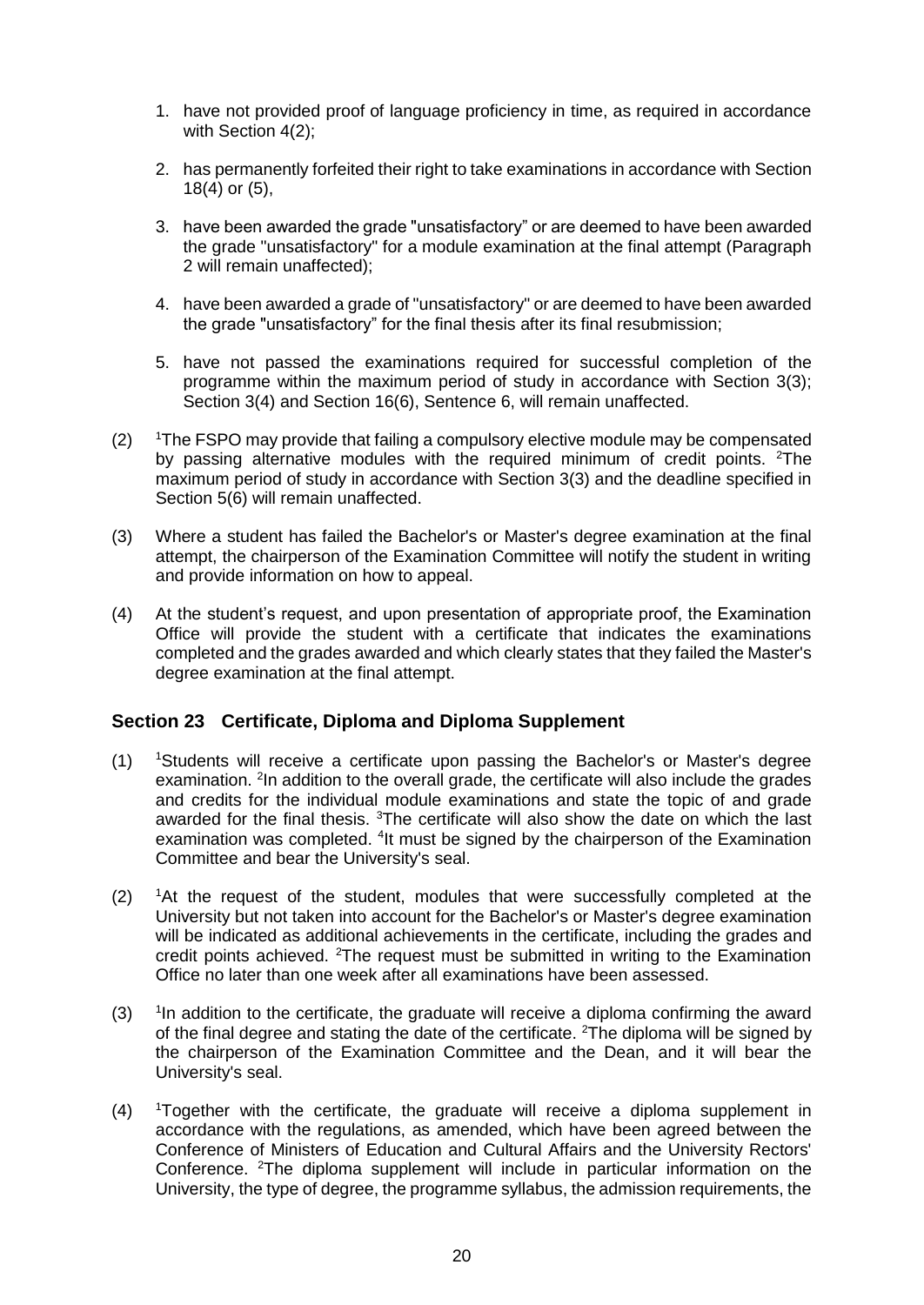programme requirements, the programme structure and the German higher-education system.

- $(5)$  <sup>1</sup>The diploma supplements will also include information on the relative performance of the graduate. <sup>2</sup>In particular this can be done by:
	- indicating so-called "ECTS grades" if the number of graduates is statistically sufficient,
	- indicating whether a graduate is among the top 10 % or top 33 % of their year group,
	- indicating the distribution of grades in the graduate's year group or in the last three year groups.

<sup>3</sup>Details are specified in the FSPO.

(6) The certificate, diploma and diploma supplement will be issued in German and, upon request, in English.

#### <span id="page-20-0"></span>**Section 24 Invalidity of Final Examinations**

- (1) Where an examinee has cheated in an examination and where this is not discovered until after the certificate has been issued, the Examination Committee may retroactively declare that the examinee has failed this examination and, if appropriate, the overall Bachelor's/Master's degree examination.
- $(2)$ <sup>1</sup>In cases where the admission requirements for an examination were not fulfilled but where there has been no intent to deceive on the part of the examinee and where this is not discovered until after the certificate has been issued, this shortcoming will be considered remedied by the student passing the examination.  $2$ If the examinee has intentionally and wrongfully obtained admission, the Examination Committee will declare that they have failed the Bachelor's or Master's degree examination.
- (3) Section 7(9) will apply mutatis mutandis to decisions made in accordance with Paragraph 1 and Paragraph 2, Sentence 2 of this section.
- $(4)$  <sup>1</sup>The incorrect certificate and the diploma supplement or the corresponding certification will be withdrawn and, where appropriate, a new corrected certificate will be issued. <sup>2</sup>In cases where Paragraph 1 and Paragraph 2, Sentence 2 apply, the diploma confirming the final degree award will also be withdrawn if the examinee has been declared to have failed the Bachelor's or Master's degree examination.

#### <span id="page-20-1"></span>**Section 25 Viewing Records and Examination Scripts**

- $(1)$  <sup>1</sup>On completion of each module examination, students will be allowed to view their examination scripts and any related reports upon request. <sup>2</sup>The request must be submitted to the Examination Office no later than one month after the announcement of the examination results. <sup>3</sup>The Examination Office will decide on the place and date of viewing.
- (2) Notwithstanding Paragraph 1, examiners may allow students to view their examination scripts before the papers are sent to the Examination Office, especially by specifying particular dates when students may view their examination scripts without prior request.